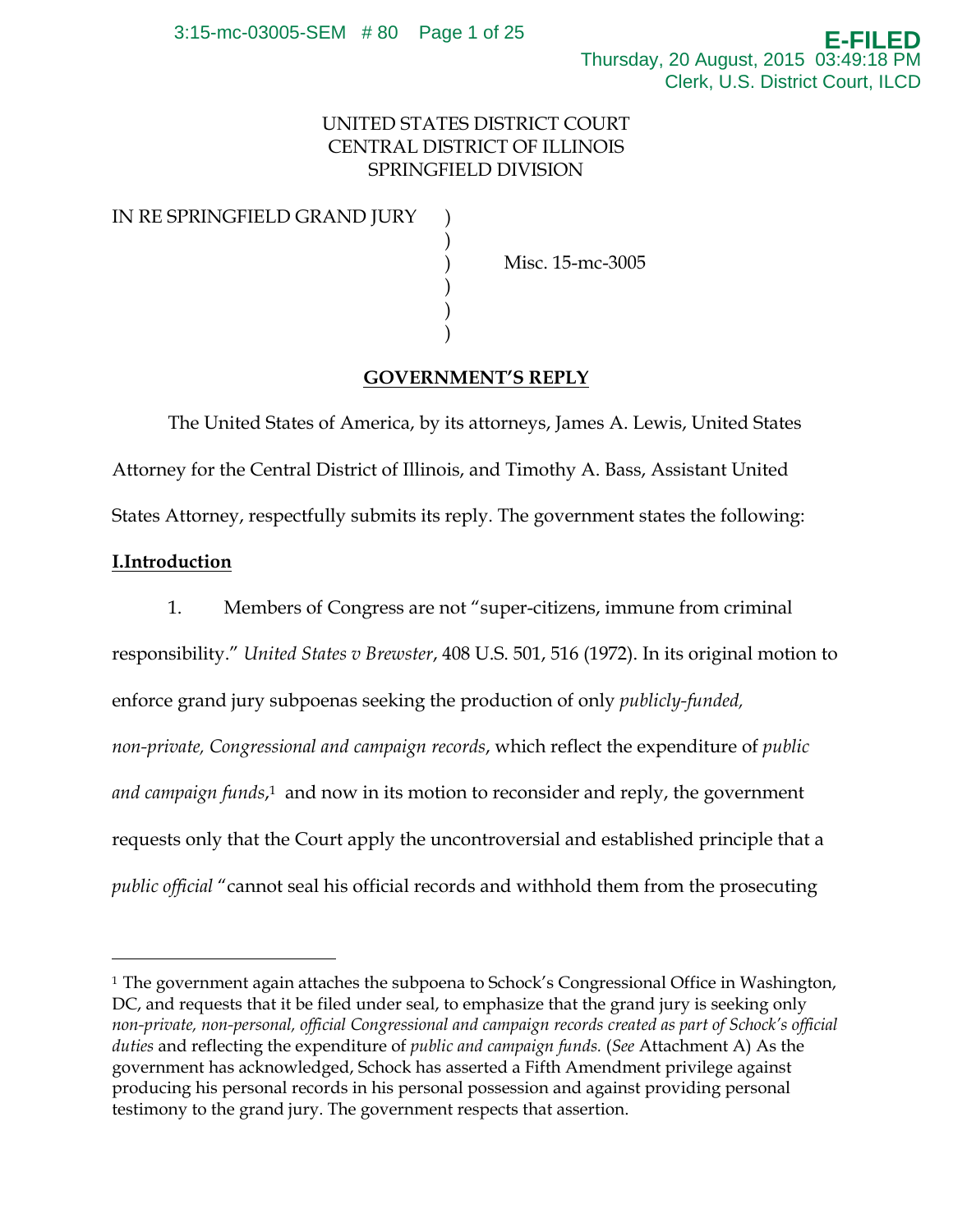## 3:15-mc-03005-SEM # 80 Page 2 of 25

authorities on a plea of constitutional privilege against self-crimination." *Wilson v. United States*, 221 U.S. 361, 380 (1911).

2. Schock and Amicus BLAG, however, dismiss this settled and dispositive principle and instead assert that "public and official records are mine" and that therefore "ownership" is synonymous with "personal and private," which, in turn, is dispositive of a "Fifth Amendment privilege," thereby transforming that which are "public or official records" into "private records" and that which is "not privileged" into "privileged." Although buried in more than 100 pages of semantics, there should be no doubt about what Schock and Amicus BLAG are asking this Court to do. They ask this Court to be the first court to recognize that Schock *and every other current and future Member of Congress* have a Fifth Amendment act-of-production privilege against compulsory production of *public or official* documents and records within their *official Congressional offices*, reflecting the expenditure of public funds, thereby effectively screening them from public scrutiny. The government respectfully submits that this argument is repugnant to the fundamental principle that "[n]o man is above the law," *Texas v. Corrigan*, 257 U.S. 312, 332 (1921), and that it should therefore be rejected.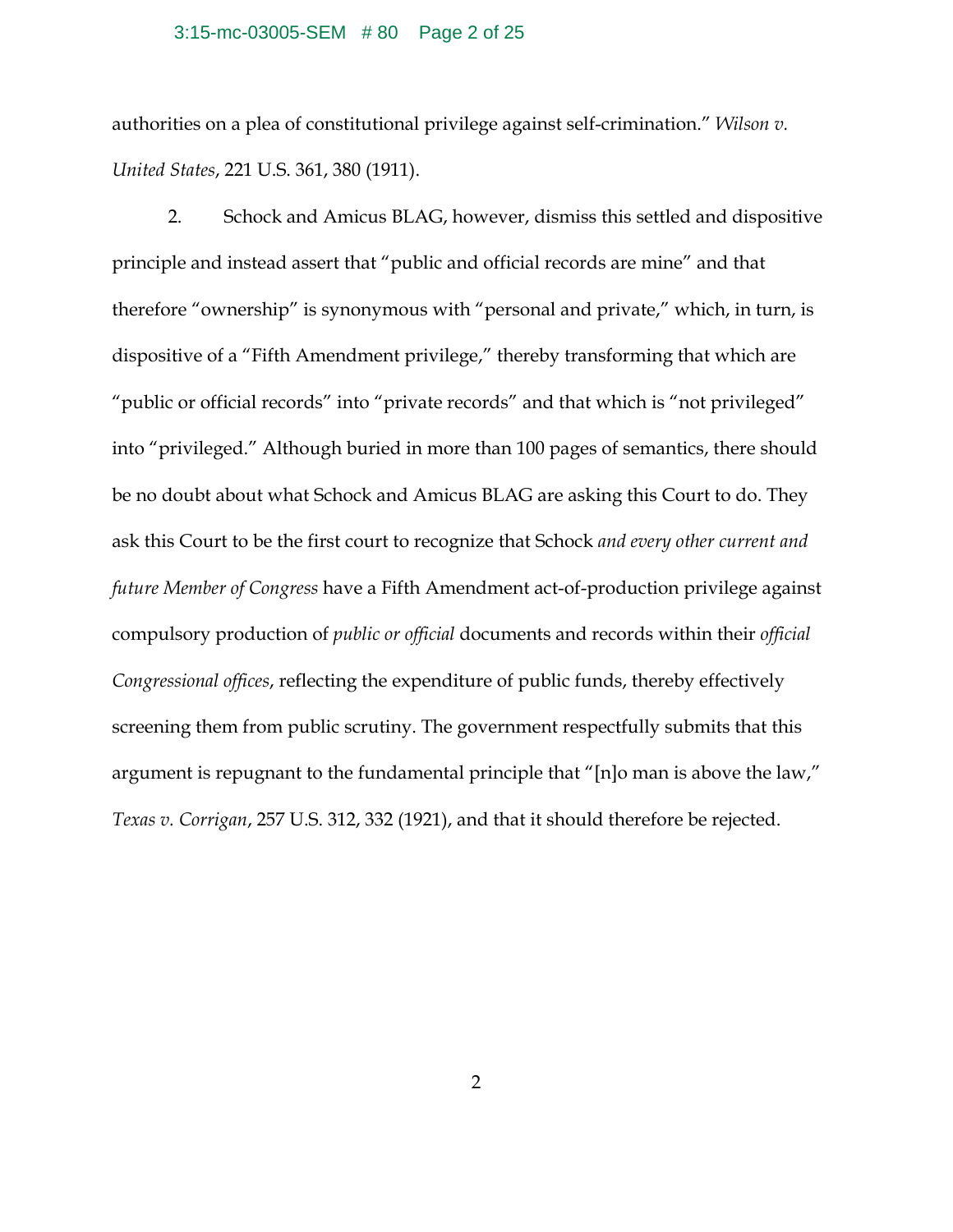# **II.Restatement of the Issue: Whether a Member of Congress May Assert the Purely Personal Privilege Under the Fifth Amendment to Prohibit the Compelled Production of Publicly-Funded Public and Official Records Within His Congressional Office**

3. Schock and Amicus BLAG advance the extraordinary claim that a *public* official, namely a Member of the U.S. House of Representatives, who is created by the public in the Constitution and "chosen . . . by the People," U.S. Const. art I, § 2 cl. 2, to be a "Representative" of the public, *id.* § 2 cl. 2., "for the benefit of the people," House Ethics Manual at p.2 (Attachment B), who "hold[s] office to represent the interests of [his or her] constituents and the public at large," *id.* at 23, who is exclusively paid by the public "from United States Treasury Funds, *id.*, who is a steward of public funds, *see generally id.*, and who is subject to the "guiding principle" that "public office is a public trust," *id.* at 2, may nonetheless assert the "purely personal privilege" under the Fifth Amendment to prohibit the compelled production of *public and official* records within what the House itself defines as an "official congressional office." *Id.* at 16.

4. Schock and Amicus BLAG ignore the gravity of this multi-part assertion, presumably because its absurdity is self-evident, and instead strain to redefine the question presented by inventing the phrase "Schock Personal Office Congressional Records," (BLAG Resp. at i; BLAG Brief at i), asserting that the House, under its rulemaking authority, has determined that Schock is the "*exclusive owner[]*," (BLAG Resp. at 2), of his "Personal Office Congressional Records," and that therefore "[t]he Fifth Amendment Act-of-Production Privilege Turns on Ownership" (BLAG Brief at i),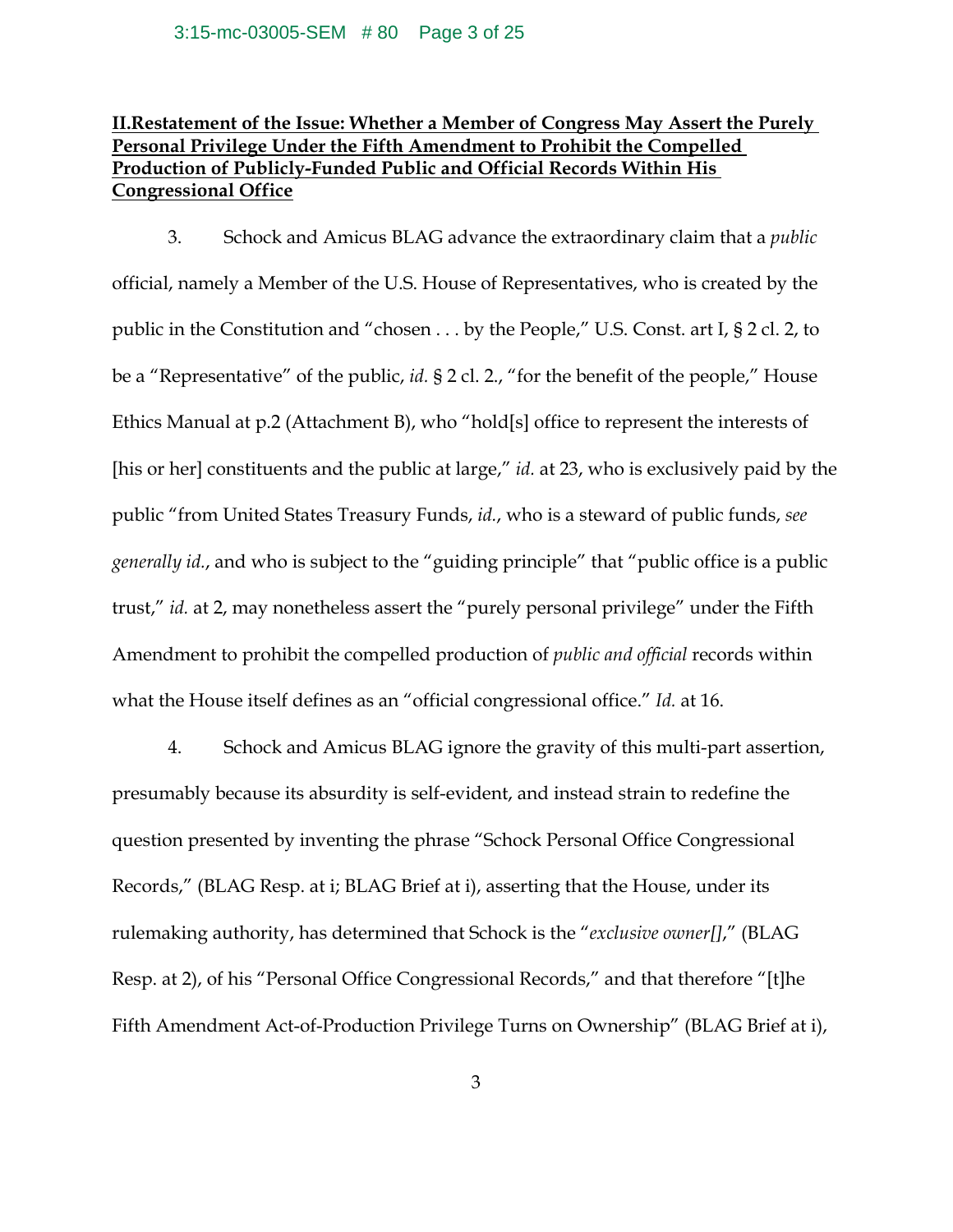#### 3:15-mc-03005-SEM # 80 Page 4 of 25

and they then sound the alarm that the government's attempt to compel production of publicly-funded, public and official records somehow "intrude[s] into the House's authority." (BLAG Resp. at 7)

5. "The only issue in this case[, however,] relates to the nature and scope of the constitutional privilege against self-incrimination[,]" *United States v. White*, 322 U.S. 694, 697 (1944), and not the House's rulemaking authority under Article I of the Constitution to regulate "*its Proceedings*." U.S. Const. art. I, § 5 cl. 2. ("Each House may determine the Rules of its Proceedings") (emphasis added). Specifically, the sole issue is whether a *public official* (in this case a U.S. Representative) is akin to a *sole proprietorship* and therefore has a Fifth Amendment act-of-production privilege against compulsory production of *public or official* documents and records, reflecting the expenditure of *public funds*, within his *official office*. The Supreme Court has made clear that the answer to that question is not found in the "ownership" of the documents or who the public official or a public body declares the "exclusive owner" to be, but rather in "the nature of the documents and the capacity in which they are held." *Wilson*, 221 U.S. at 380.

6. The government readily acknowledges and without question respects that the House has the exclusive right, under its rulemaking authority, to regulate "its Proceedings," U.S. Const. art. I, § 5 cl. 2, and determine the "ownership" of records for purposes of those "Proceedings." *Id.* But the Rulemaking Clause of Article I is quite obviously not a "Fifth-Amendment-Privilege-Conferring Clause," and the House has no right to confer a constitutional privilege where none exists. The scope of the House's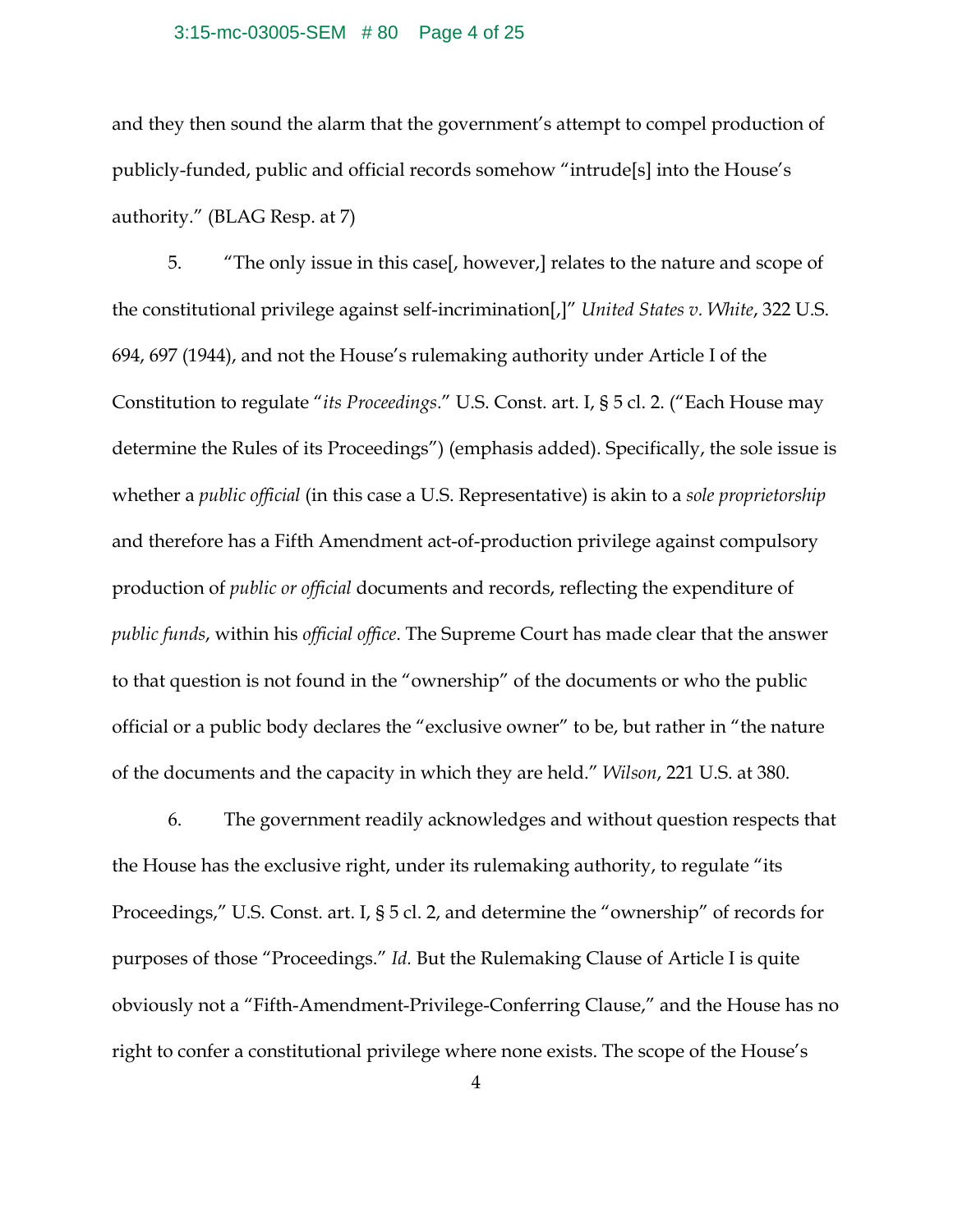#### 3:15-mc-03005-SEM # 80 Page 5 of 25

exclusive rulemaking authority is therefore properly confined to where it was expressly limited in the Constitution and to where it belongs – within (and not outside) the "Proceedings" of the "House." *Id.*; *see Brewster*, 408 U.S. at 517 (holding that the Speech or Debate Clause "does not extend beyond what is necessary to preserve the integrity of the legislative process").

7. Thus, the House has no exclusive authority, and surely may not cede to itself such authority, to go beyond the regulation of "its Proceedings," U.S. Const. art. I, § 5, cl. 2, and unilaterally determine for its Members the entirely separate and unrelated question as to "the nature and scope of the constitutional privilege against self-incrimination," *White*, 322 U.S. at 694, regarding the compelled production of *public or official* documents and records within the *office of a public official*. On that constitutional question, which has nothing to do with the House's rulemaking authority and which is the only issue presented in this matter, "it is emphatically the province and duty of the judicial department to say what the law is." *United States v. Nixon*, 418 U.S. 683, 703-04 (1974) (quoting *Marbury v. Madison*, 1 Cranch 137, 177, 2 L.Ed. 60 and rejecting President's motion to quash subpoena "for confidential Presidential communications" on the basis of an absolute executive privilege). This Court's role as the "ultimate interpreter of the Constitution," *Baker v. Carr,* 369 U.S. 186, 211 (1962), is a role that cannot be shared with the other branches any more than the President can share his veto power or Congress can share its power to override vetoes. *See Nixon,* 418 U.S. at 704–05.

5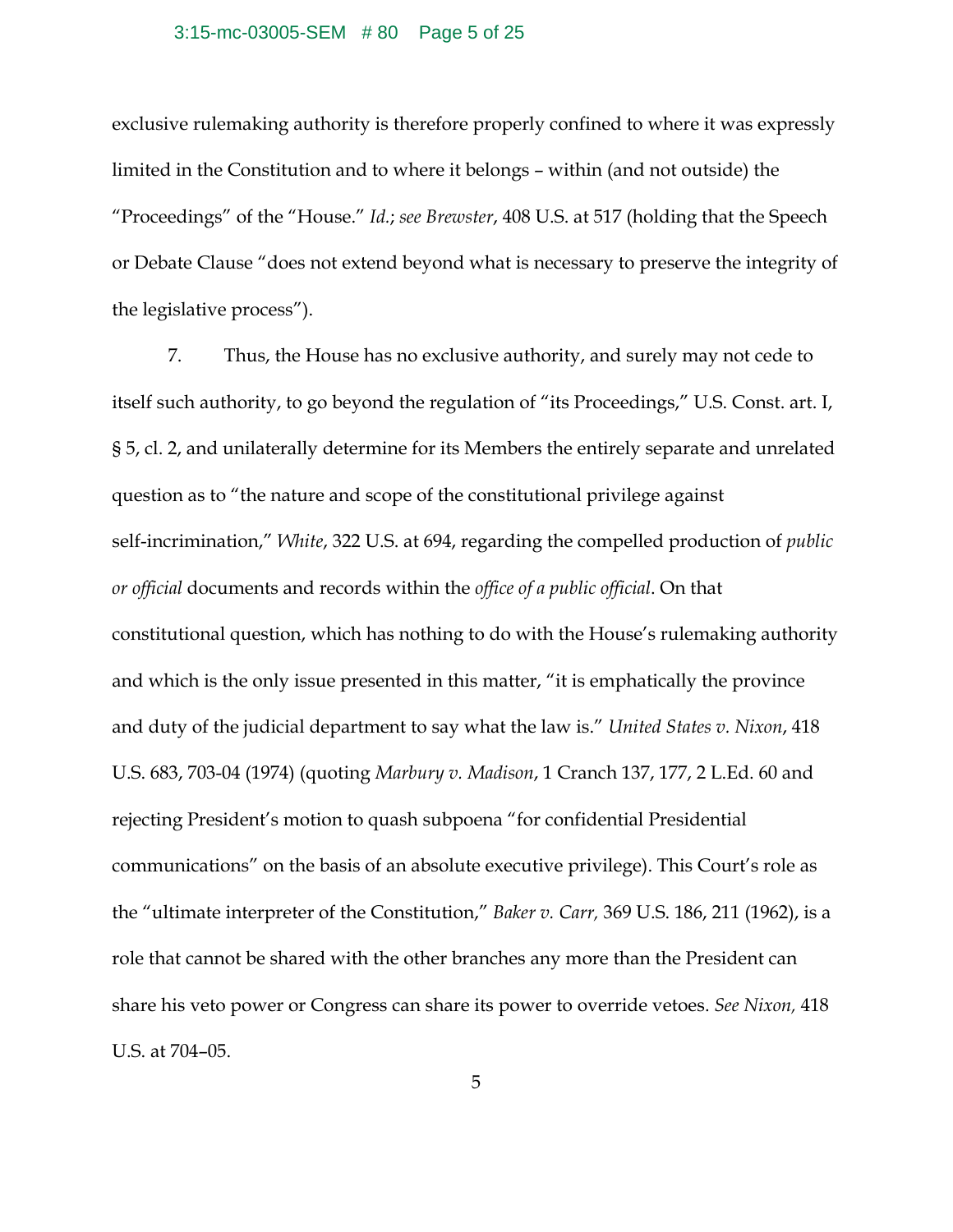## **III. A Public Official Has No Fifth Amendment Right to Resist Compelled Production of Publicly-Funded, Non-Private, Public or Official Records Regardless of Their Ownership**

8. No court has recognized that a public official (specifically a U.S.

Representative) has a constitutional right under the Fifth Amendment to avoid the compelled production of publicly-funded, non-private, public or official records within his official (specifically his official congressional) office. As the government noted in its motion to reconsider, that question is one of first impression. But the legal principles directly applicable to and dispositive of that question are long settled, no matter how hard Schock and Amicus BLAG attempt to avoid them. The Supreme Court has repeatedly made clear that "the public . . . has a right to every man's evidence, except for those persons protected by a constitutional, common-law, or statutory privilege." *Nixon*, 418 U.S. at 709. The privileges, such as the Fifth Amendment, "recognized in law . . . against forced disclosure," are "exceptions to the demand for every man's evidence[,]" but they "are not lightly created nor expansively construed, for they are in derogation of the search for truth." *Id.* at 709-10.

9. In the specific context of the Fifth Amendment, the Supreme Court has also made clear that "the privilege against self-incrimination [is] limited to its historic function of protecting only the *natural individual*," *White*, 322 U.S. at 701 (emphasis added), and only "to natural individuals *acting in their own private capacity*." *Id.* at 700 (emphasis added). The privilege also "applies to the business records of the sole proprietor or sole practitioner as well as to *personal documents* containing more intimate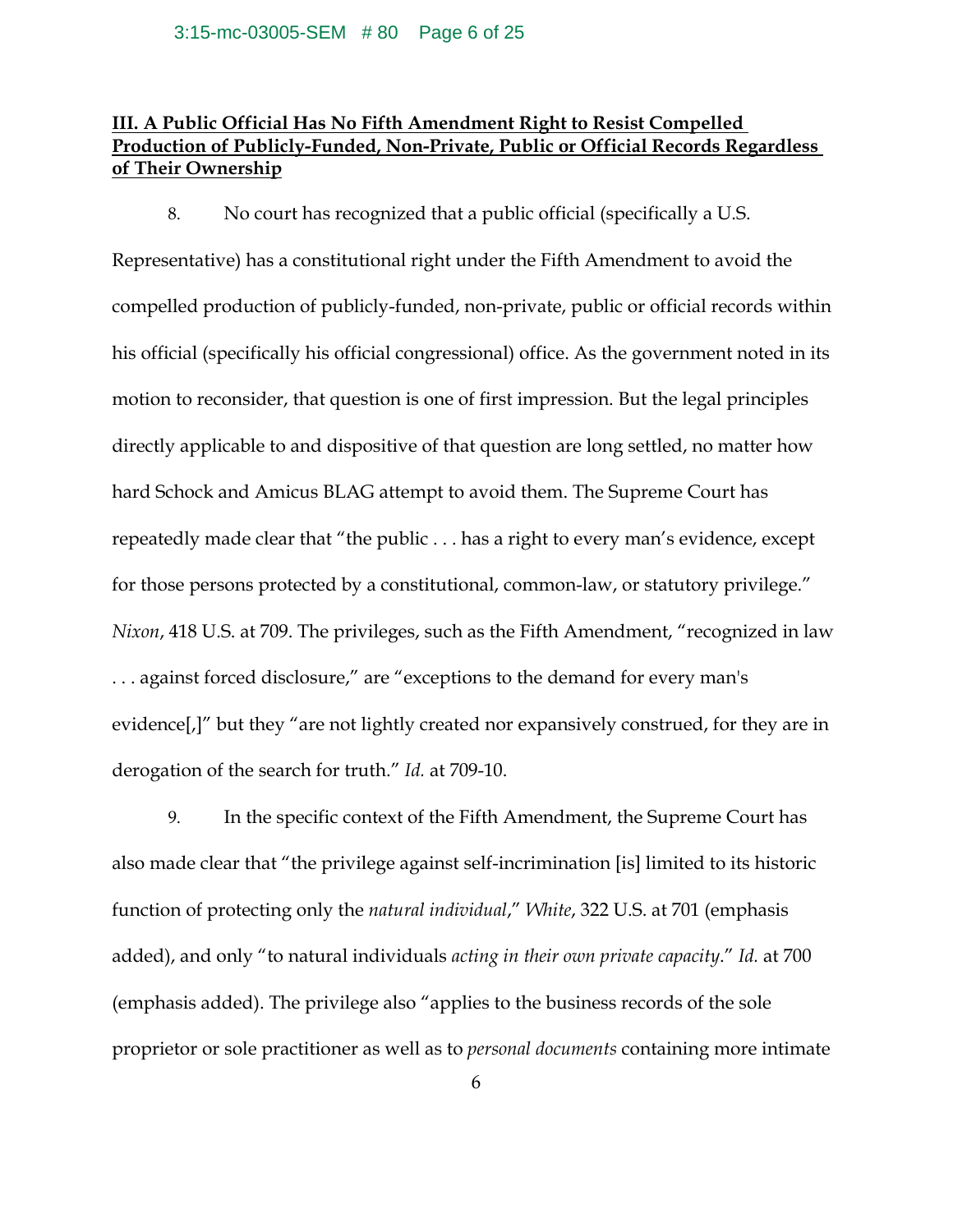#### 3:15-mc-03005-SEM # 80 Page 7 of 25

information about the individual's *private* life." *Bellis v. United States*, 417 U.S. 85, 87-88 (1974) (emphasis added). The scope of the privilege, however, stops there. "Were the cloak of the privilege to be thrown around *impersonal records and documents*, effective enforcement of many federal and state laws would be impossible." *White,* 322 U.S. at 700 (emphasis added).

10. Applying these principles to the question presented here, the answer begins and ends with the Supreme Court's statement in *Wilson*, 221 U.S. at 380, that a public official *may not* claim a Fifth Amendment privilege against compulsory *production* of documents and records created as part of his official duties:

[P]hysical custody of incriminating documents *does not of itself protect the custodian against their compulsory production*. The question still remains with respect to the *nature of the documents and the capacity in which they are held* . . . Thus, in the case of *public records and official documents, made or kept in the administration of public office*, the fact of actual possession or of lawful custody would not justify the officer in resisting inspection, even though the record was made by himself and would supply the evidence of his criminal dereliction. *If he has embezzled the public moneys and falsified the public accounts, he cannot seal his official records and withhold them from the prosecuting authorities on a plea of constitutional privilege against self-incrimination.* The *principle* applies not only to public documents in public offices, but also to records required by law to be kept in order that there may be suitable information of transactions which are the appropriate subjects of governmental regulation, and the enforcement of restrictions validly established. There the privilege which exists as to private papers cannot be maintained.

*Id.* (emphasis added).

11. The Supreme Court's statement could not be more conclusively applicable

to Schock's and Amicus BLAG's belated attempt to assert an act-of-production privilege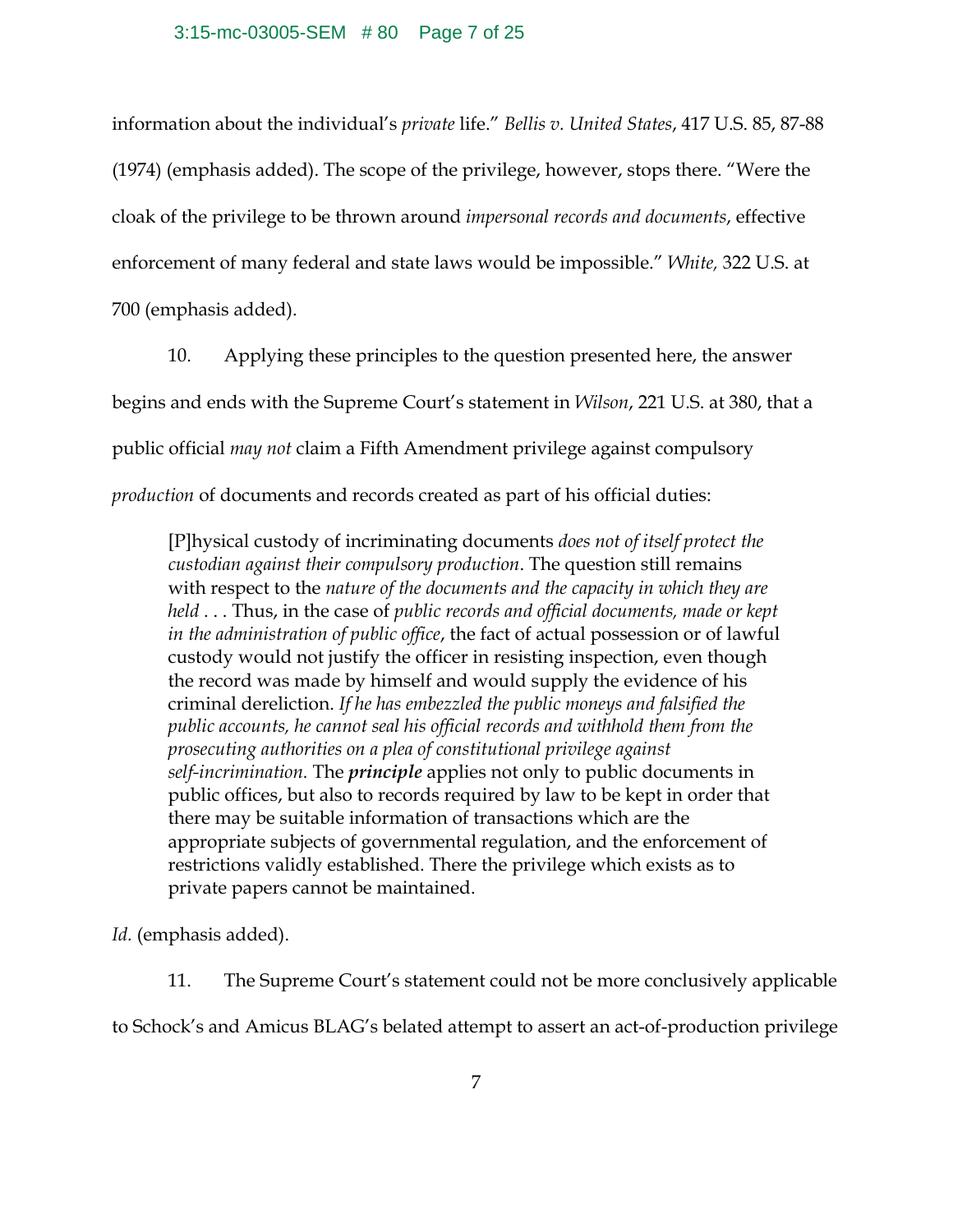#### 3:15-mc-03005-SEM # 80 Page 8 of 25

as to public and official records within Schock's "official congressional office." House Ethics Manual at 16. As the grand jury subpoenas and this Court's enforcement order make clear, the grand jury seeks Schock's "*public records and official documents, made or kept in the administration of [his] public office.*" *Wilson*, 221 U.S. at 380 (emphasis added). He therefore *"cannot seal his official records and withhold them from the prosecuting authorities on a plea of constitutional privilege against self-incrimination." Id. (*emphasis added).

12. Unable to distinguish the settled "principle," *id.*, in *Wilson* and the obvious conclusion that a "public office," *id.*, includes what the House itself calls an "official congressional office," House Ethics Manual at 16, Amicus BLAG, after failing to mention *Wilson* at all in its initial brief, now relegates *Wilson* to the end of its response and unilaterally declares the principle as "*dicta*, and not binding here." (BLAG Resp. at 16). Similarly, Schock, true to form, treats *Wilson* and other controlling Supreme Court precedent, like this Court's orders and authority, as nothing more than minor inconveniences to be ignored.

13. The Supreme Court's statement in *Wilson*, however, was most certainly not dicta. To the contrary, the Supreme Court itself, as part of the holding of the case, referred to its statement as a "principle that applies . . . to public documents in public offices," 221 U.S. at 300, which are precisely what the grand jury subpoenas here seek, and what this Court has ordered, and Schock has deceptively refused, to produce.

8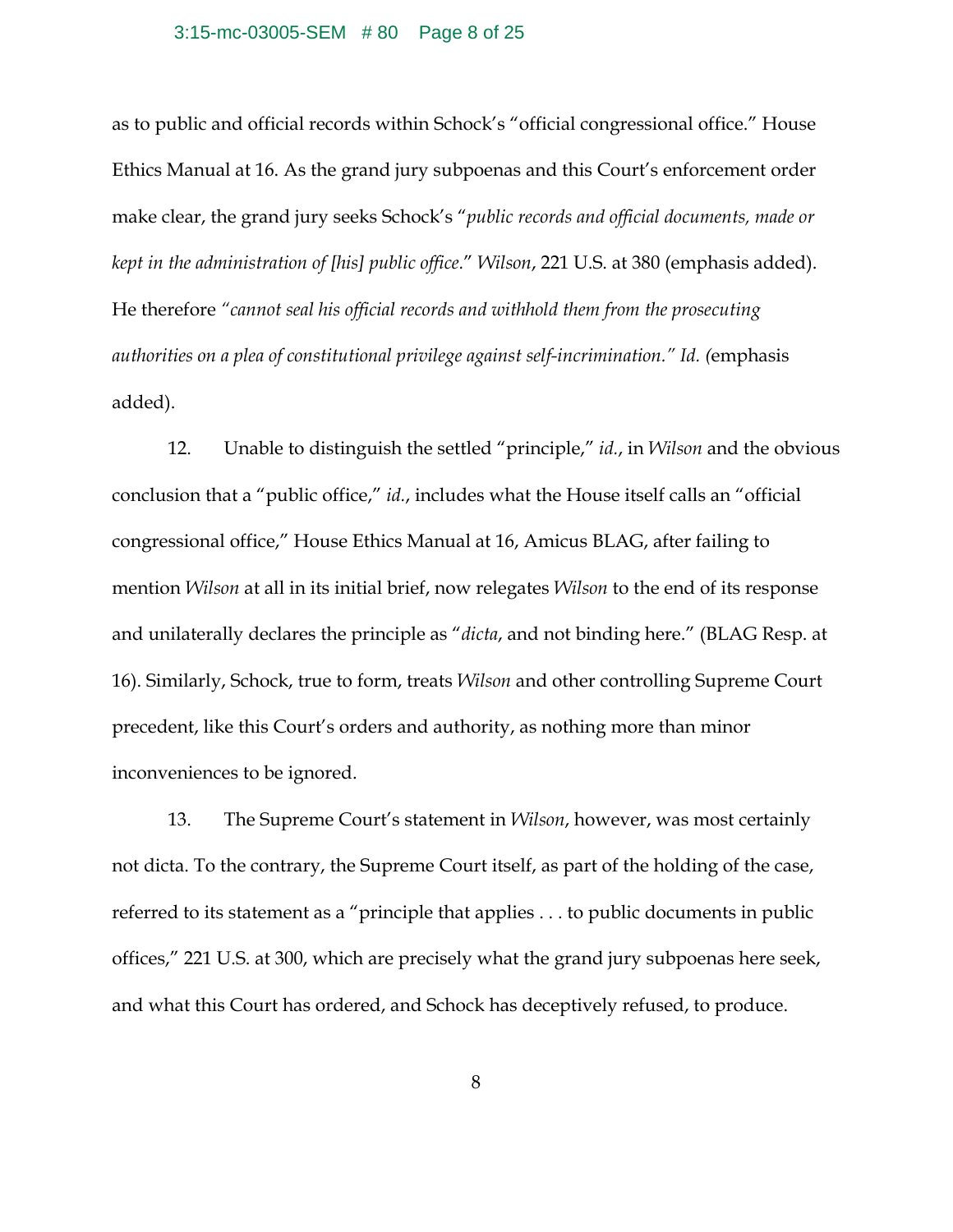#### 3:15-mc-03005-SEM # 80 Page 9 of 25

Moreover, the Supreme Court and other courts have consistently repeated this principle of constitutional law.

14. More than 30 years after *Wilson*, the Supreme Court repeated the prohibition against a public official asserting a Fifth Amendment privilege concerning the compelled production of public and official records within a public office. *See Davis v. United States*, 328 U.S. 582, 589-90 (1946)*.* Thirty years after *Davis*, in *Fisher v. United States*, Justice Brennan again quoted *Wilson* and expressly referred to the Court's statement as part of the holding of the case:

In *Wilson*, . . . the Court *held*:

They are of a character which subjects them to the scrutiny demanded .... This was clearly implied in the Boyd Case, where the fact that the papers involved were the Private papers of the claimant was constantly emphasized. Thus, in the case of public records and official documents, made or kept in the administration of public office, the fact of actual possession or of lawful custody would not justify the officer in resisting inspection, even though the record was made by himself and would supply the evidence of his criminal dereliction.

425 U.S. 391, 424 (1976) (Brennan, J., concurring in the judgment) (emphasis added).

And finally, other courts have consistently quoted the Court's holding in *Wilson*. *See, e.g., In re Sealed Case (Government Records)*, 950 F.2d 736, 739 (D.C. Cir. 1991) (quoting *Wilson* and referring to the Court's "state[ment]"); *United States v. Kempe*, 59 F. Supp. 905, 909 (D. Iowa 1945). Indeed, in *In re Grand Jury Proceedings*, 119 B.R. 945, 949 (E.D. Mich. 1990), the court, in quoting *Wilson*, referred to "the well-settled law that a public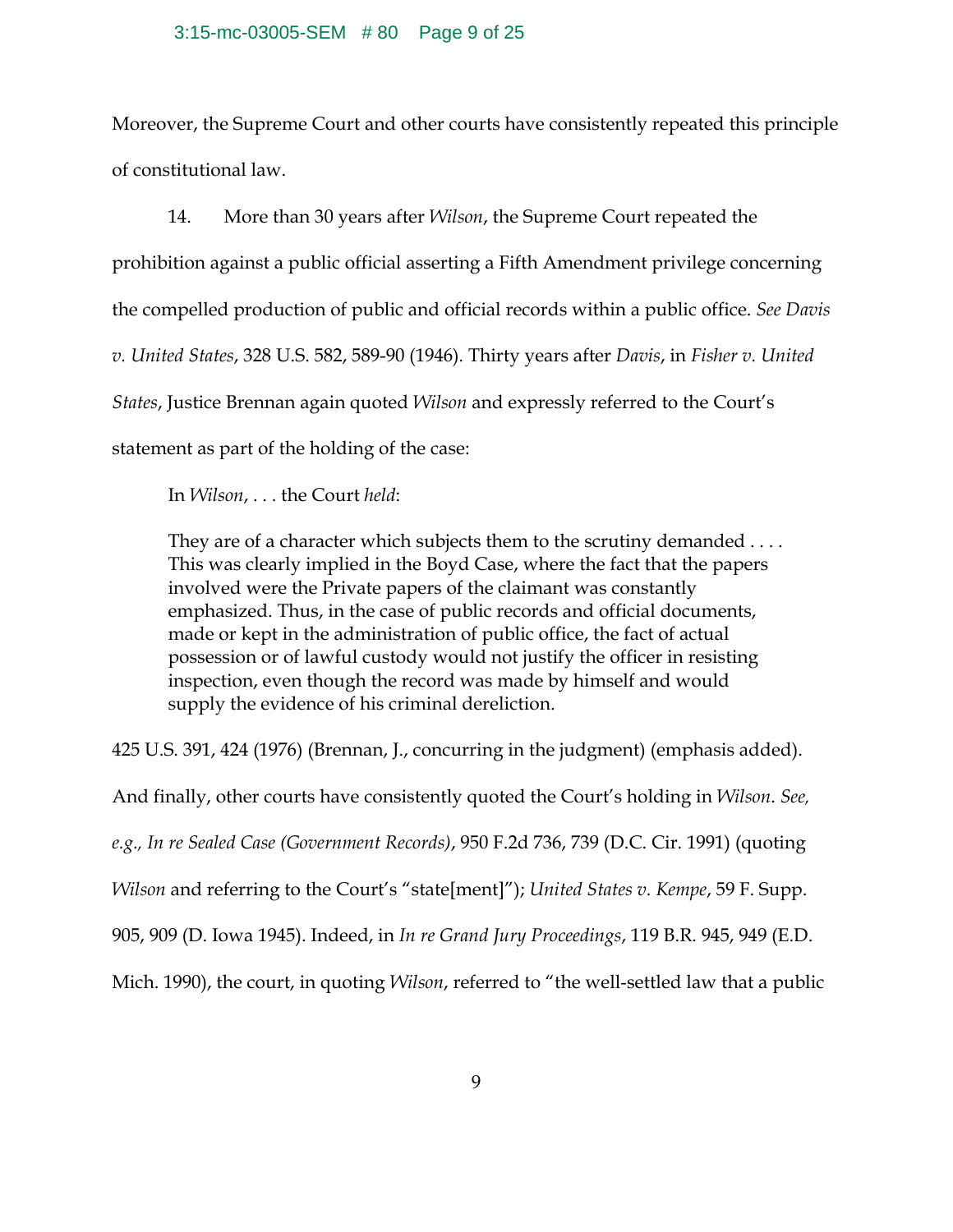#### 3:15-mc-03005-SEM # 80 Page 10 of 25

official has no Fifth Amendment right to withhold public records from grand jury review even if the records tend to incriminate the official in a specific crime."

15. So, again, it is difficult to conceive of something more damning or fatal to Amicus BLAG's and Schock's argument than the fact that the Supreme Court has expressly rejected it. Application of this "well-settled law," *id.,* should therefore truly be the end of this months-long matter.

16. Amicus BLAG and Schock nonetheless persist in their declarations that, notwithstanding the public or official nature of Congressional Office records, "ownership" is synonymous with "personal or private" and the existence of a Fifth Amendment privilege against the compelled production of "public or official records," even records reflecting the expenditure of public funds. To support this claim, they invent the phrase "Schock Personal Office Congressional Records," (BLAG Resp. at i; BLAG Brief at i), and assert that the House, under its rulemaking authority, has determined that "Congressman Schock is the exclusive owner of the Schock Personal Office Congressional Records," (BLAG Resp. at 8), and that therefore "[t]he Fifth Amendment Act-of-Production Privilege Turns on Ownership" (BLAG Brief at i) They further argue that "'the collective entity' doctrine presupposes a pre-existing legal entity," and that there is no such thing as "a legal entity known as 'Schock's Congressional Office.'" (BLAG Resp. at 9)

17. This is nothing more than unserious argument about semantics. Amicus BLAG and Schock even contradict and argue with themselves and each other in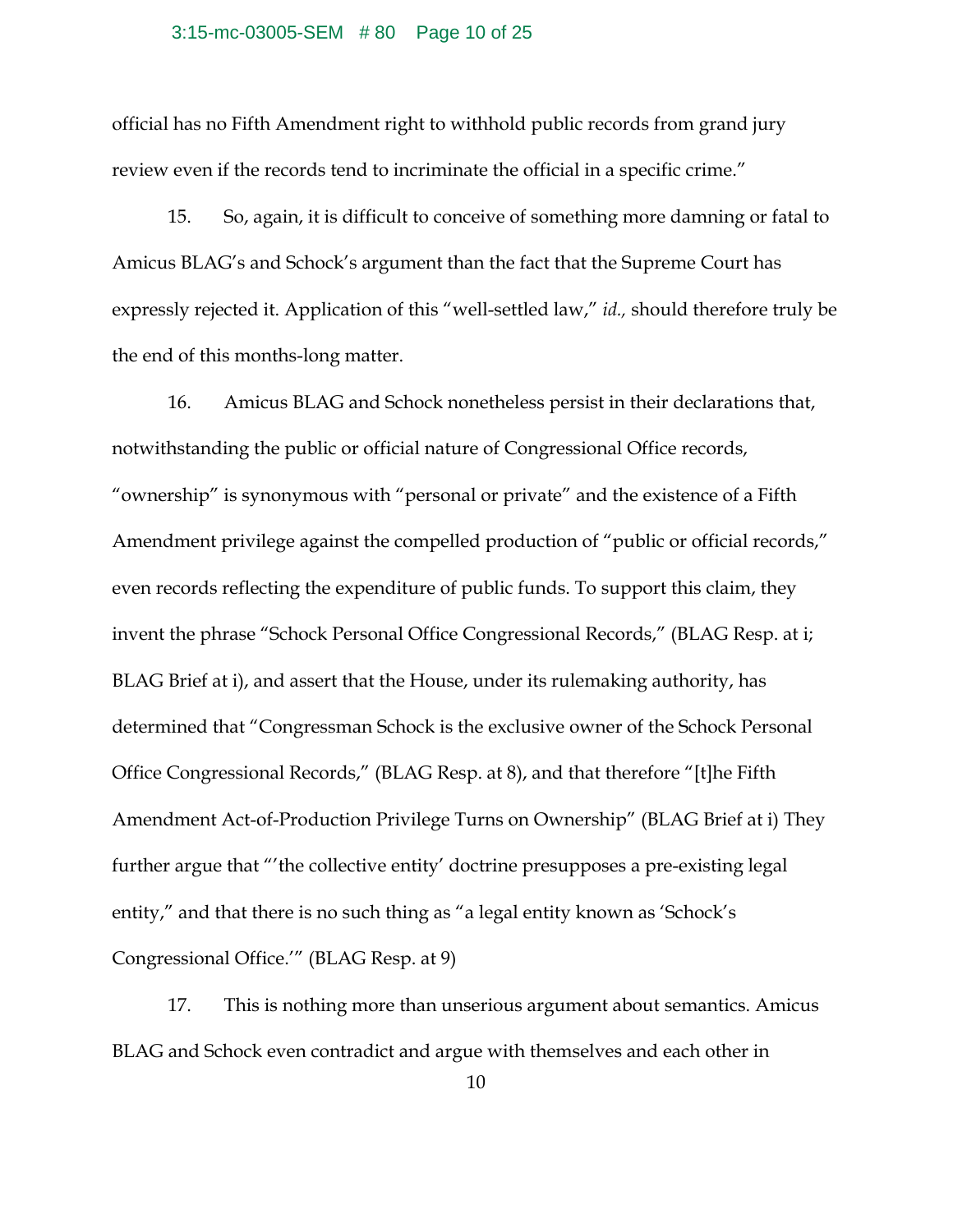#### 3:15-mc-03005-SEM # 80 Page 11 of 25

developing this argument. Specifically, Amicus BLAG's invented phrase: "Schock Personal Office Congressional Records," (BLAG Resp. at i; BLAG Brief at i), is inherently contradictory (Personal v. Congressional), appears nowhere but in Amicus BLAG's briefs, and is flatly contradicted by the House's own reference to an "official congressional office," House Ethics Manual at 16, and to the House's current definition (as of the date of filing this reply): "Office of the Eighteenth Congressional District of Illinois[,] Formerly the Office of *Representative* Aaron Schock." *See* clerk.house.gov/ member\_info/vacancies\_pr.aspx?pr=house&vid=93 *(*emphasis added).

18. Similarly, although now claiming that "there is no actual, existent congressional office entity separate from Mr. Schock," (Schock Resp. at 15), Schock and his counsel have repeatedly represented to this Court the exact opposite. At the outset of this litigation in April 2015, Schock and his counsel, in their motion to quash, said this:

The Subpoena appears to assume that records of entities such as Mr. Schock's campaign committee, his former congressional office and several political committees, *all of which are separate legal entities*, are or should be in Mr. Schock's personal possession or custody.

(Schock Mot. to Quash at p.2 n.2) (emphasis added).

\*\*\*

The Subpoena here seeks documents and information likely held by Mr. Schock's former congressional office, his campaign, his Political Action Committee, or his joint fundraising committees . . .

(*id.* at 13)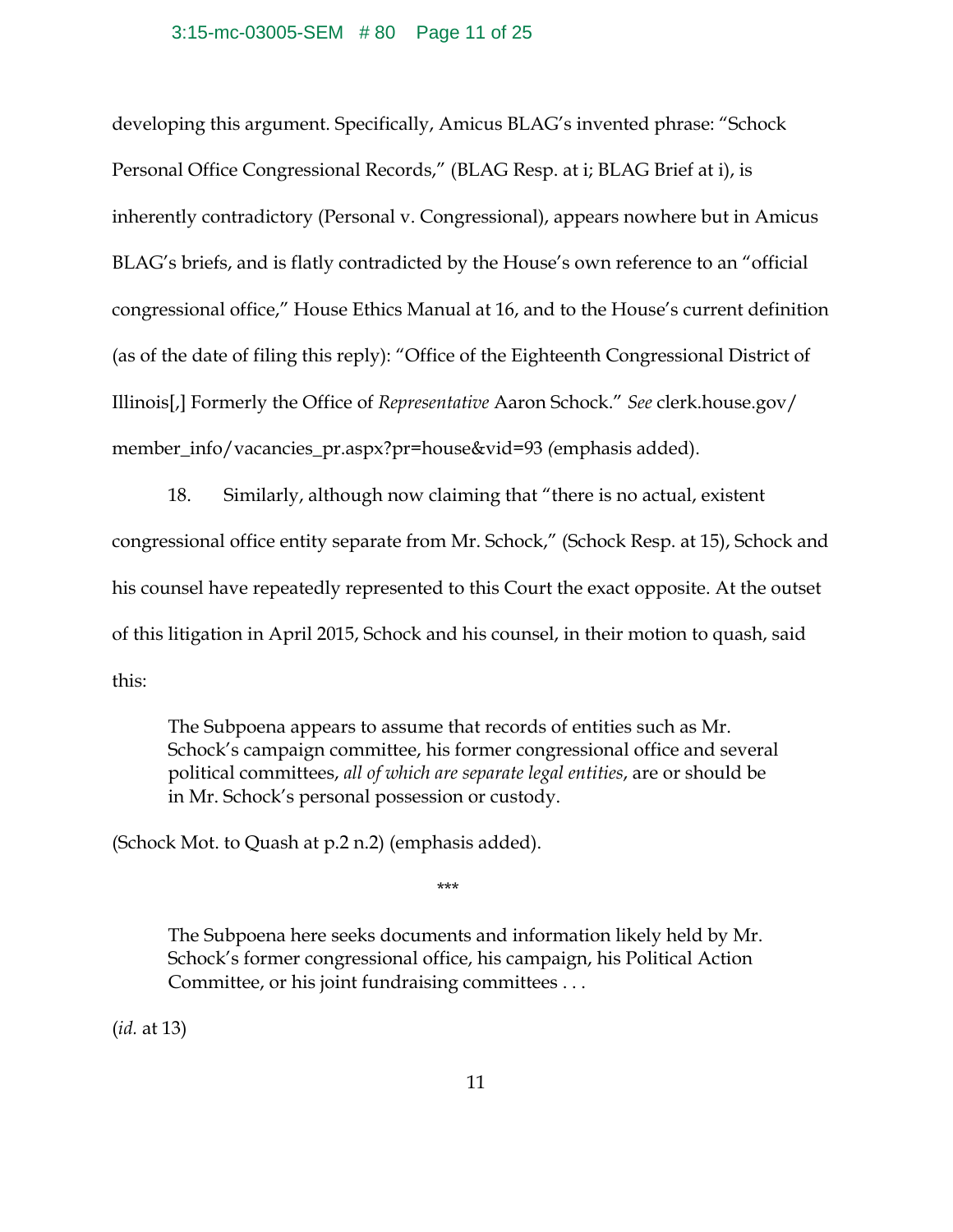\*\*\*

Mr. Schock does not physically possess the records and documents held by *these distinct entities*. Thus, he is not the proper subject of a subpoena to produce them . . . Mr. Schock is no longer in office and clearly would not physically possess the records held by his former congressional office (which continues to serve Illinois's Eighteenth Congressional District), his former district office, his campaign, his PAC or his fundraising committees. *Simply put, they are separate entities*, no matter how much the government insists they are one-and-the-same.

(*id.* at 13 n.6) (emphasis added).

19. And in the hearing on the government's motion to enforce grand jury subpoenas and Schock's motion to quash, Schock referred to the records in his Congressional Office as his "official office records, many of which I would note are available as a matter of public information on-line." (4/9/15 Tr. at 14)

20. After ignoring these contradictions and controlling Supreme Court precedent, Schock and Amicus BLAG ultimately come together in reliance on the House's rulemaking authority and the argument that "what's yours (the public) is now mine (the Representative)," and they engage in the impossible task of transforming that which are "public or official records" (even records reflecting the expenditure of public funds) into "private records" and converting that which is "not privileged" into "privileged." Declaring something that is "public or official" to be "personal" does not make it so, nor does declaring a privilege establish a privilege, no matter how many times such declarations are repeated or capitalized. Simply put, there is nothing personal or privileged within the meaning of the Fifth Amendment about the *official*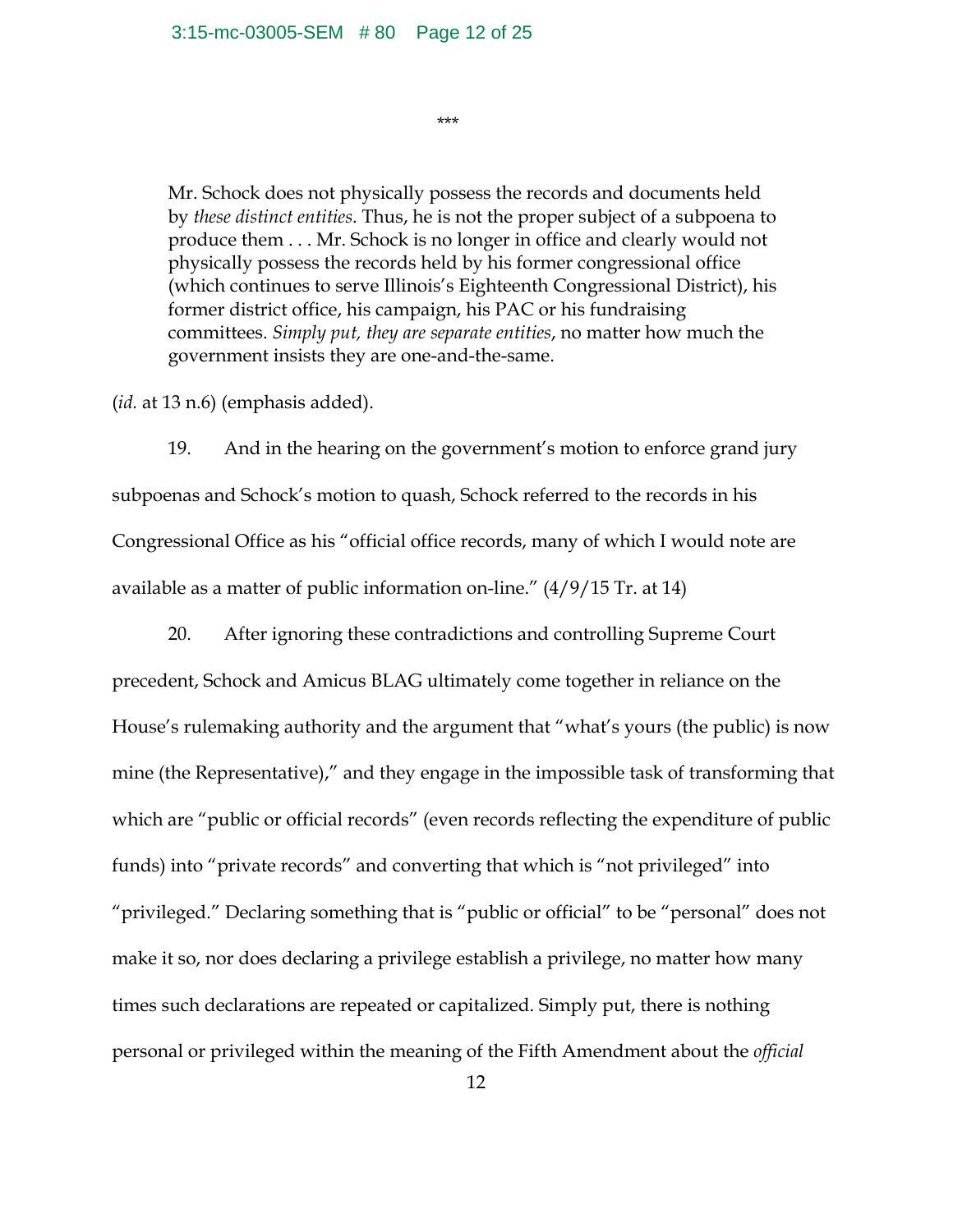### 3:15-mc-03005-SEM # 80 Page 13 of 25

*records* of a "public office" that the House itself says "is a public trust." House Ethics Manual at 2.

21. In any event, the Supreme Court has never stated that the "[t]he Fifth Amendment Act-of-Production Privilege Turns on Ownership" (BLAG Brief at i) or that "'the collective entity' doctrine presupposes a pre-existing legal entity." (BLAG Resp. at 9). Instead, it has repeatedly refused to do so. Even assuming the existence of an ownership interest in documents or records, or in this case the assignment of "ownership" by the House in "its Proceedings," U.S. Const. art. I, § 5 cl. 2, the Supreme Court has held that it is "the *nature of the documents and the capacity in which they are held*," *Wilson*, 221 U.S. at 380 (emphasis added), that is determinative, and that "in the case of *public records and official documents, made or kept in the administration of public office*, the fact of actual possession or of lawful custody [which naturally includes "ownership"] would not justify the officer in resisting inspection, even though the record was made by himself and would supply the evidence of his criminal dereliction." *Id.* (emphasis added).

22. Similarly, in *United States v. White*, 322 U.S. 694 (1944), the Supreme Court expressly refused to consider ownership or the existence of a legal entity as dispositive of the existence of a Fifth Amendment privilege. There, a grand jury subpoena was served on the president of an unincorporated labor union for the production of the union's records. When the assistant supervisor appeared before the grand jury and refused to produce the records due to the assertion of a Fifth Amendment privilege on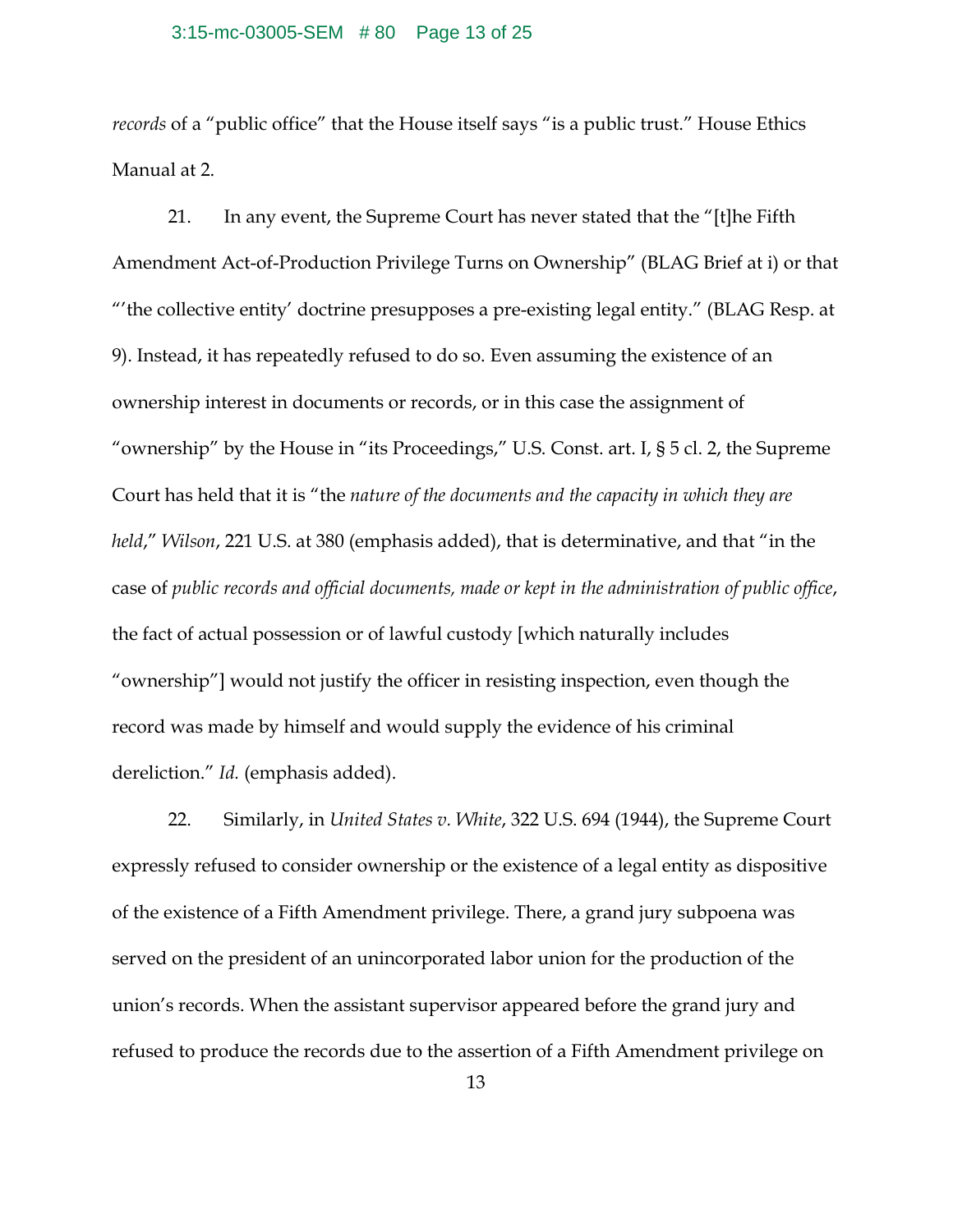#### 3:15-mc-03005-SEM # 80 Page 14 of 25

his behalf and that of the union, he was held in contempt. In reversing the contempt finding, the court of appeals "held that the records of an unincorporated labor union were the property of all its members" and that therefore the assistant supervisor, if he were a union member, could properly assert the privilege and refuse to produce the records. *Id.* at 696-97.

23. In addressing the issue presented, the Supreme Court stated:

The only issue in this case relates to the nature and scope of the constitutional privilege against self-incrimination. We are not concerned here with a complete delineation of the legal status of unincorporated labor unions. We express no opinion as to the legality or desirability of incorporating such unions or as to the necessity of considering them as separate entities apart from their members for purposes other than the one posed by the narrow issue in this case. Nor do we question the obvious fact that business corporations, by virtue of their creation by the state and because of the nature and purpose of their activities, differ in many significant respects from unions, religious bodies, trade associations, social clubs and other types of organizations, and accordingly owe different obligations to the federal and state governments. Our attention is directed solely to the right of an officer of a union to claim the privilege against self-incrimination under the circumstances here presented.

*Id.* at 697-98.

24. Applying the collective or representative entity doctrine, the Supreme Court held that the union official could not assert a privilege against the production of the union records notwithstanding any ownership interest of the union members in the union's records or its unincorporated status. *Id.* at 698-705. The Court explained that because "the privilege against self-incrimination is a purely personal one, it cannot be utilized by or on behalf of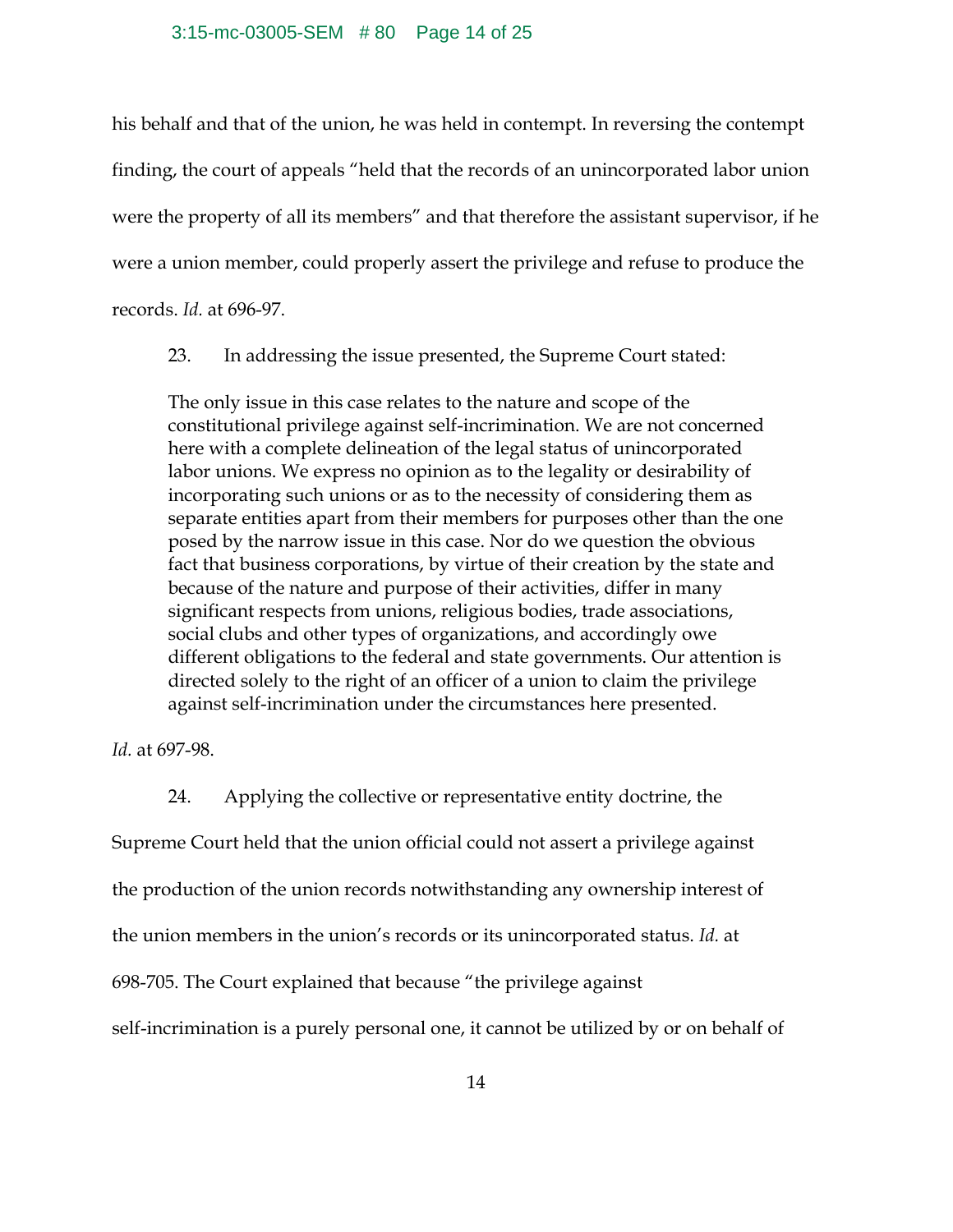*any* organization, such as a corporation." *Id.* at 699 (emphasis added) (citing

Wilson, 221 U.S. at 361). The Court further held that:

the papers and effects which the privilege protects must be the *private property* of the person claiming the privilege, or at least in his possession in a purely personal capacity. . . But individuals, when acting as representatives of a collective group, cannot be said to be exercising their personal rights and duties nor to be entitled to their purely personal privileges. Rather they assume the rights, duties and privileges of the artificial entity or association of which they are agents or officers and they are bound by its obligations. In their official capacity, therefore, they have no privilege against self-incrimination. And the official records and documents of the organization that are held by them in a *representative rather than in a personal capacity* cannot be the subject of the personal privilege against self-incrimination, even though production of the papers might tend to incriminate them personally.

*Id.* at 699.

25. In *Bellis v. United States*, 417 U.S. 85 (1974), the Court expanded the collective entity rule to cover a three-person law firm partnership that had previously been dissolved. There, "[t]he documents which petitioner ha[d] been ordered to produce [we]re merely the financial books and records of the partnership[,]" that "reflect[ed] the receipts and disbursements of the entire firm, including income generated by and salaries paid to the employees of the firm, and the financial transactions of the other partners." *Id.* at 97-98. The Court held that the critical factor in a privilege claim is not the size of the organization, but rather the nature of the capacity - either personal or representative - with which the financial records were held. *Id.* at 100-01. Despite the small size of the partnership, the Court ruled that Bellis held the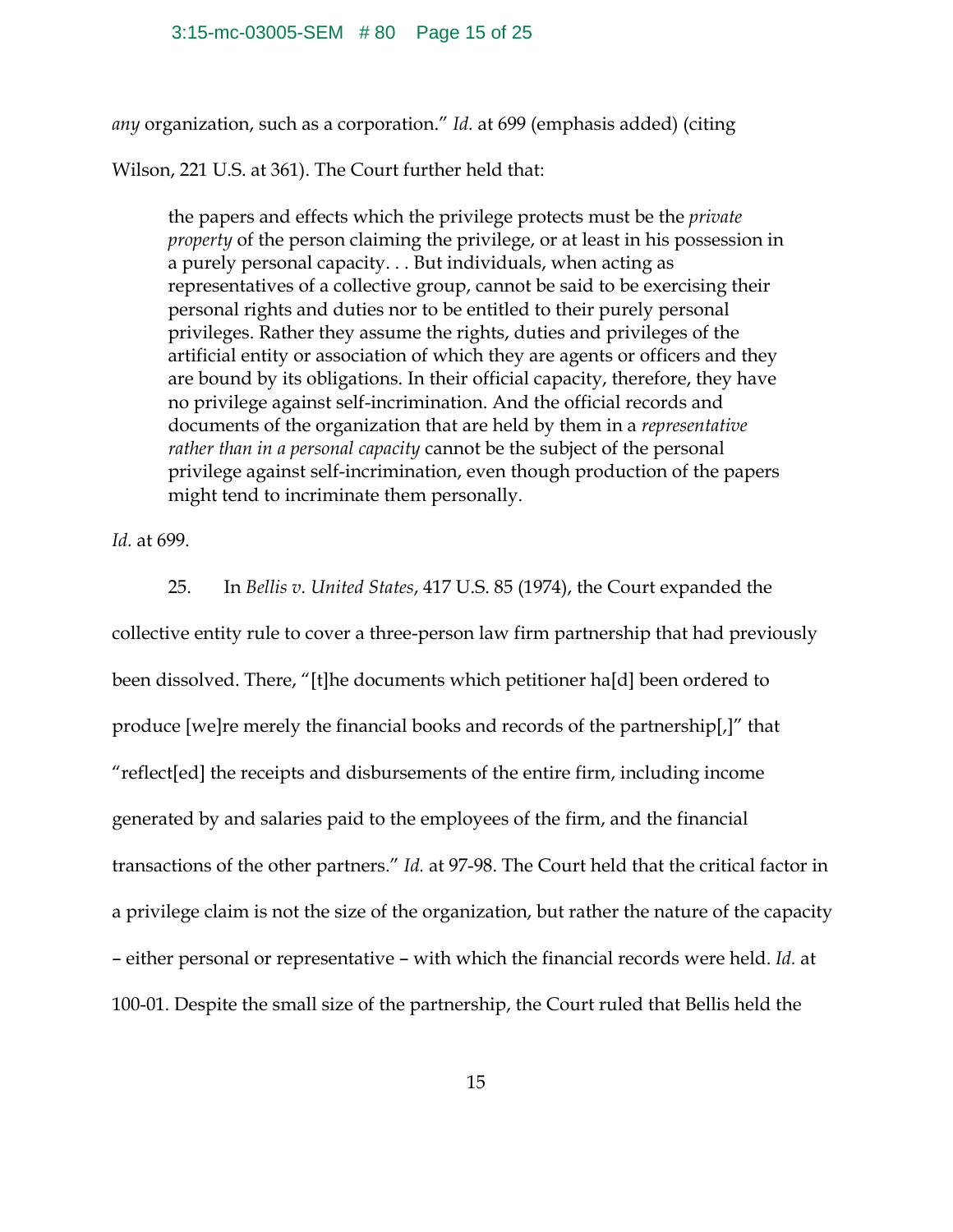### 3:15-mc-03005-SEM # 80 Page 16 of 25

partnership's financial records in "a representative capacity" and, therefore, "his personal privilege against compulsory self-incrimination [wa]s inapplicable." *Id.* at 101.

26. The Supreme Court in *Bellis* again made clear that neither an ownership interest in property, nor the legal status of an organization (even an "artificial organization") were dispositive (or end the matter as Amicus BLAG and Schock erroneously argue) in a Fifth Amendment claim. *Id.* at 90. The Court held that its "decision in *White* clearly established that the mere existence of such an ownership interest [as "co-owner" of partnership records] is not in itself sufficient to establish a claim of privilege." *Id.* at 99 n.8 (rejecting Bellis's argument "that he has a substantial and direct ownership interest in the partnership records, and does not hold them in a representative capacity"). The Court stated that "limiting the scope of the privilege" to "a purely personal one" is a "fundamental policy," that it is "limited to its historic function of protecting only the natural individual from compulsory incrimination through his own testimony or personal records," and that "the papers and effects which the privilege protects must be the *private property* of the person claiming the privilege, or at least in his possession in a *purely personal* capacity. *Id.* at 88-90 (emphasis added). The Court further stated that "[t]he "privilege applies to the business records of the sole proprietor or sole practitioner as well as to personal documents containing more intimate information about the individual's private life." *Id.* at 87-88.

27. In contrast to "purely personal," the "natural individual" or "personal documents containing more intimate information about the individual's private life,"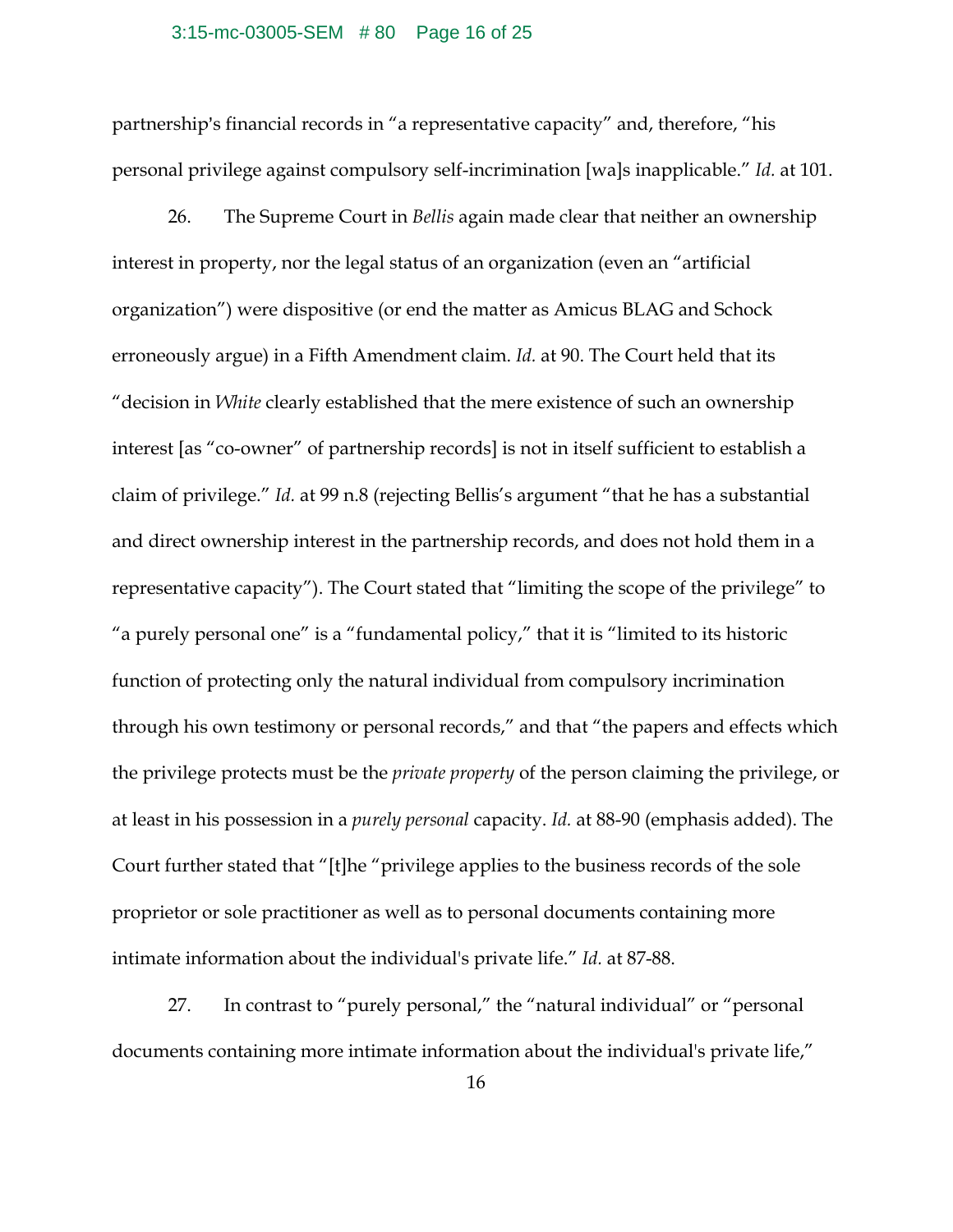#### 3:15-mc-03005-SEM # 80 Page 17 of 25

*id.*, a "long line of cases has established that an individual cannot rely upon the privilege to avoid producing the records of a collective entity which are in his possession in a *representative* capacity, even if these records might incriminate him personally." *Id.* (emphasis added). And "any thought that the principle formulated in these decisions was limited to corporate records was put to rest in *United States v. White.*" *Id.* Thus, the Supreme Court "had little difficulty in concluding that the demand for production of the official records of a labor union," *id.* at 93, met the collective or representative entity test, and it has "upheld compelled production of the records of a variety of organizations over individuals' claims of Fifth Amendment privilege." *Id.* at 89.2

28. In this case, the grand jury subpoenas seek the production only of publicly-funded, official, non-private, Congressional and campaign records, including "the financial books and records," *see Bellis*, 417 U.S. at 97, within Schock's "official congressional office," House Ethics Manual at 16, that "reflect the receipts and disbursements of [*public* (taxpayer) and campaign funds]." *See Bellis*, 417 U.S. at 97, 94 (noting the impersonal nature of financial records). Many, if not most, of these records are required by House rule or federal law to be created and maintained and some of

 $\overline{a}$ 

<sup>2</sup> *See McPhaul v. United States*, 364 U.S. 372, 380 (1960) (applying collective entity rule to an organization, the Civil Rights Congress); *Rogers v. United States*, 340 U.S. 367, 372 (1951) (applying collective entity rule to a political party, the Communist Party of Denver); *United States v. Fleishchman*, 339 U.S. 349, 357-358 (1950) (Joint Anti-Fascist Refugee Committee); *see also Curcio v. United States*, 354 U.S. 118, 125 (1957) (local labor union).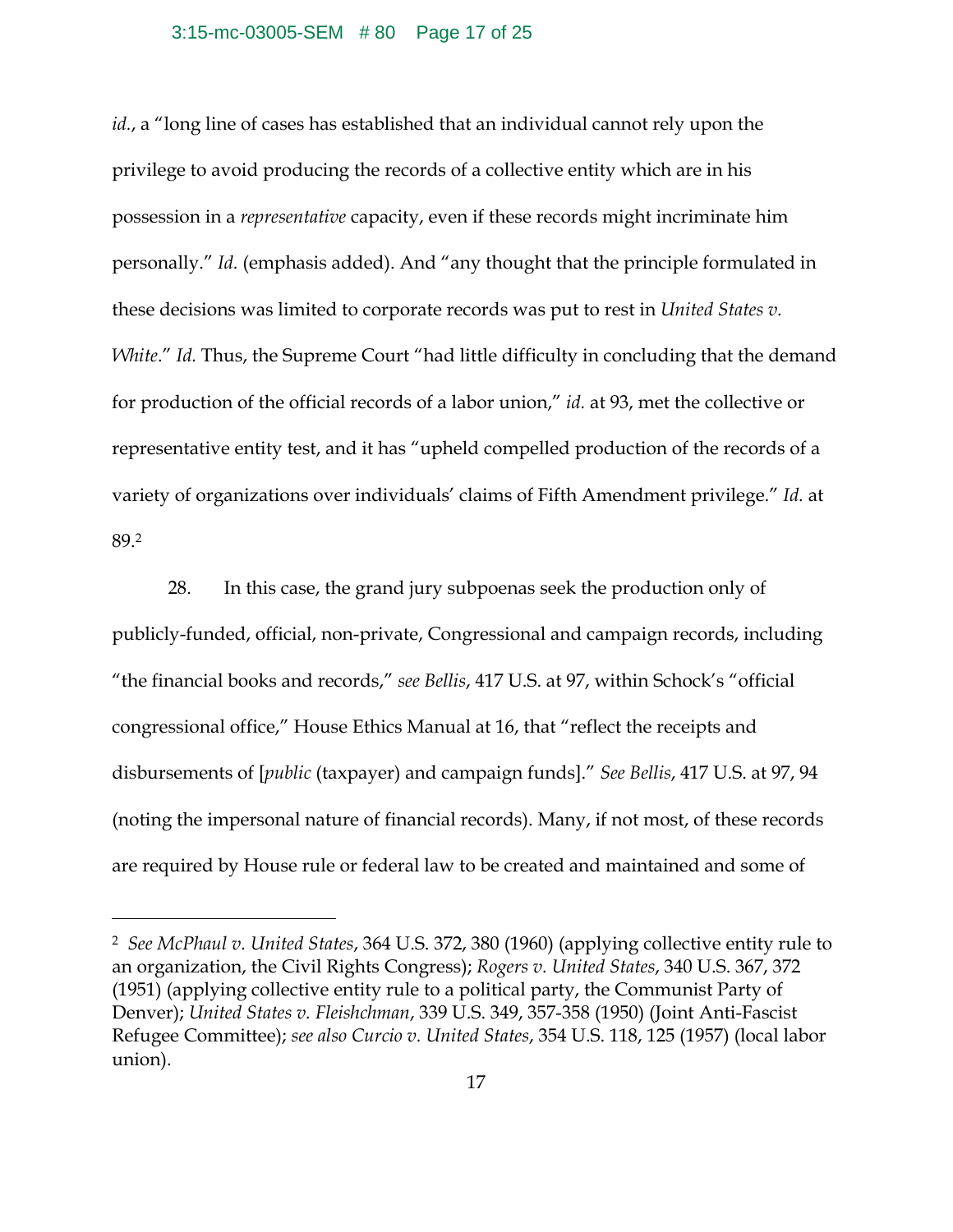#### 3:15-mc-03005-SEM # 80 Page 18 of 25

which even Schock says are online. *See* (4/9/15 Tr. at 14; cha.house.gov/ handbooks (attached to government's motion to reconsider) ("Disbursements from the MRA are made on a reimbursement or direct payment basis and *require specific documentation and Member certification as to accuracy and compliance with applicable federal laws, House Rules, and Committee regulations*") (emphasis added); 11 C.F.R. §§ 100.1 – 100.155, 300.1 – 300.72; Federal Election Campaign Guide (also attached to government's motion to reconsider) (requiring campaign committees to maintain a separate bank account, monitor contributions and authorize expenditures, file periodic reports of such contributions and expenditures with the FEC, and maintain required records of receipts and disbursements for three years from the filing date of the report to which they relate.)

29. This Court need "not [be] concerned here with a complete delineation of the legal status of [Congressional Offices]." *White*, 322 U.S. at 697 (referring to "unincorporated labor unions."). And it need not "express [any] opinion as to the legality or desirability of incorporating such [Offices] or as to the necessity of considering them as separate entities apart from [the House of Representatives] for purposes other than the one posed by the narrow issue in this case." *Id.* The sole issue here is whether a Member of the U.S. House of Representatives has a Fifth Amendment act-of-production privilege as to publicly-funded, non-personal, Congressional and campaign records in his "official congressional office," House Ethics Manual at 16, and whether, by the House's assignment of ownership of official records within "its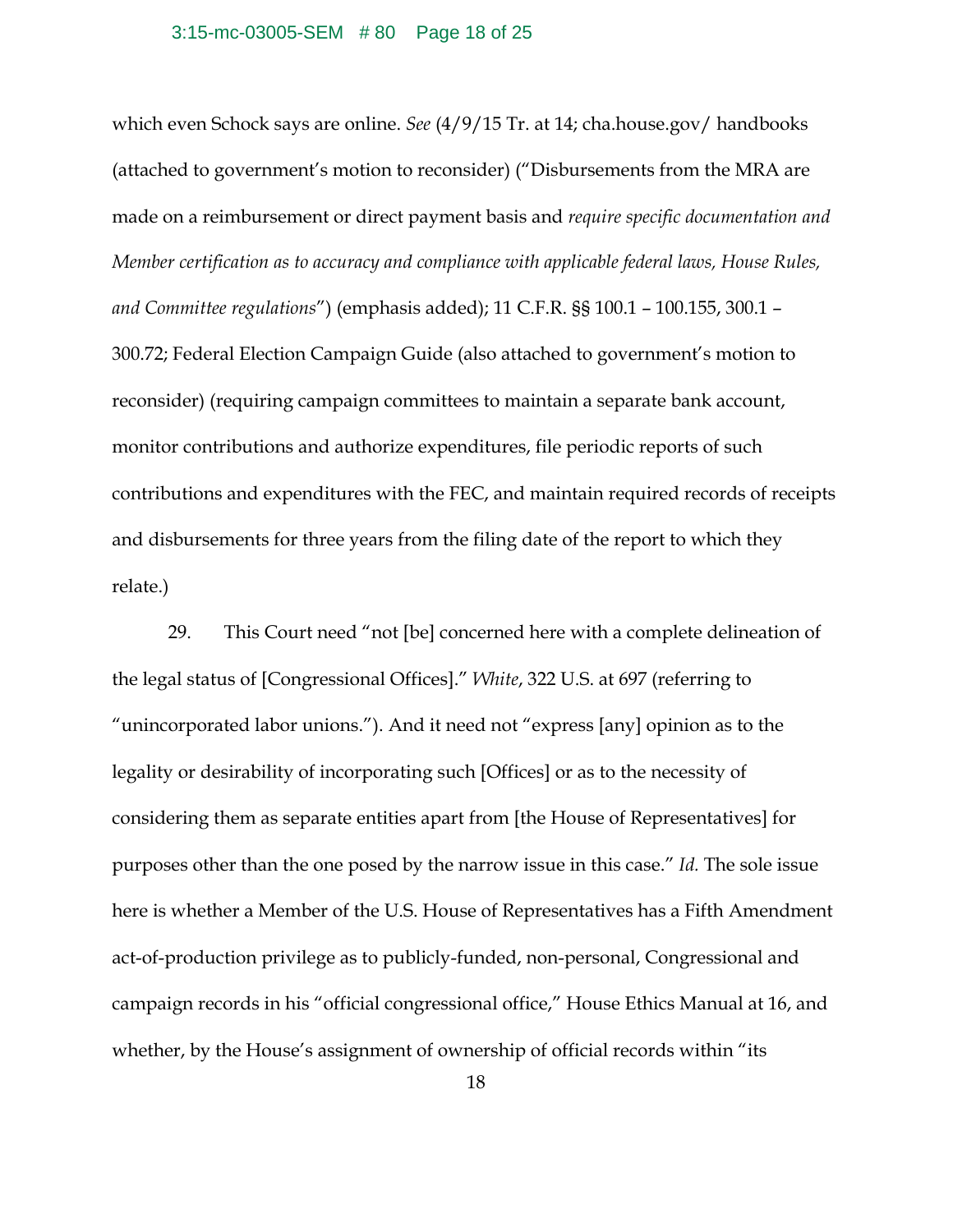#### 3:15-mc-03005-SEM # 80 Page 19 of 25

Proceedings" to a U.S. Representative, that Representative may convert that which are public or official records (many of which Schock says are online) into private records and that which is not privileged to privileged. Applying controlling Supreme Court precedent and common sense, and applying the principle that the law disfavors an absurd result, the answer to that question is surely no.

30. As the government stated in its motion to reconsider, the Congressional Office of former U.S. Representative Aaron Schock is most certainly not an extension or embodiment of the pursuit of the *personal* interests and goals of Aaron Schock or in any way akin to a sole proprietorship. It is instead a quintessentially "representative entity," to which its name expressly refers: Congressman Aaron Schock, U.S. *Representative* for the Eighteenth Congressional District of Illinois or, as the Clerk of the U.S. House of Representatives currently refers to it: "Office of the Eighteenth Congressional District of Illinois[,] Formerly the Office of *Representative* Aaron Schock." *See* clerk.house.gov/ member\_info/vacancies\_pr.aspx?pr=house&vid=93 *(*emphasis added). The government listed the obvious differences between a sole proprietorship and a U.S. Representative in its motion to reconsider, which it will not repeat here. But the most striking difference is in the words of the Constitution and the House itself: a Member of the U.S. House of Representatives is created by the public in the Constitution and "chosen  $\dots$  by the People," U.S. Const. art I, § 2 cl. 2, to be a "Representative" of the public, *id.* § 2 cl. 2., "for the benefit of the people," House Ethics Manual at p.2 (Attachment B), who "hold[s] office to represent the interests of [his or her] constituents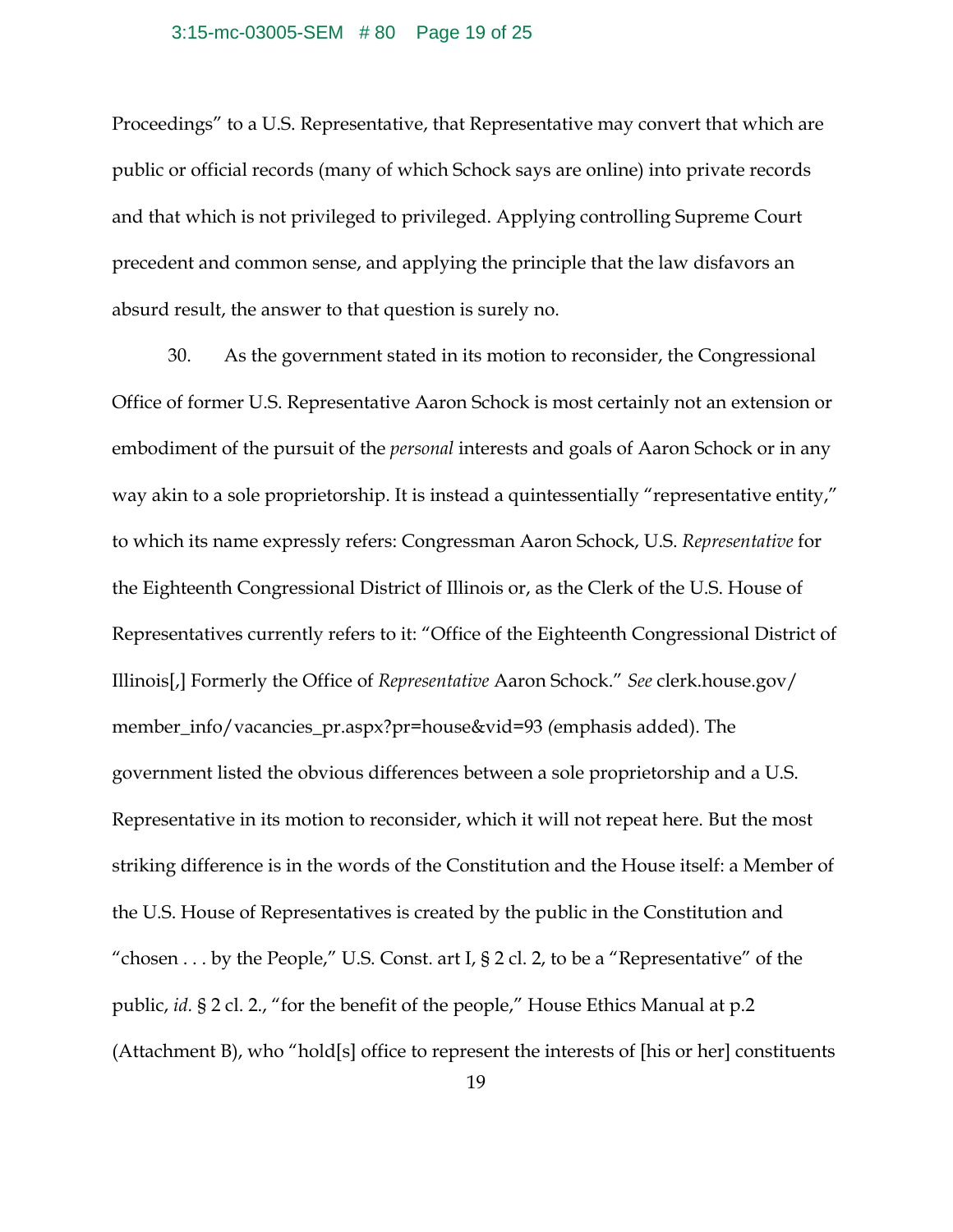#### 3:15-mc-03005-SEM # 80 Page 20 of 25

and the public at large," *id.* at 23, who is exclusively paid by the public "from United States Treasury Funds, *id.*, who is a steward of public funds, *see generally id.*, who is subject to the "guiding principle" that "public office is a public trust," *id.* at 2, and who holds an "official congressional office." *Id.* at 16. There simply can be nothing more antithetical to "personal" or to a "sole proprietorship" than that.

31. Amicus BLAG and Schock lastly sound the alarm of the Rulemaking Clause and argue that the government's attempt to compel production of publicly-funded, public and official records within Schock's "official congressional office," House Ethics Manual at 16, somehow "intrude[s] into the House's authority." (BLAG Resp. at 7). But it is a false alarm.

32. As noted above, the House has the exclusive right, under its rulemaking authority, to regulate "its Proceedings," U.S. Const. art. I, § 5 cl. 2, and determine the "ownership" of records for purposes of those "Proceedings." *Id.* But the Rulemaking Clause of Article I is quite obviously not a "Fifth-Amendment-Privilege-Conferring Clause," and the House has no right to confer a constitutional privilege where none exists. Thus, a refusal by this Court to confer a constitutional privilege of public officials against the compelled production of their public or official records is simply that – a refusal to confer a privilege that the Supreme Court said more than 100 years ago does not exist. *Wilson*, 221 U.S. at 380. The House's exercise of its rulemaking authority and assignment of "ownership" of official records to its Members remains intact and undisturbed. In that sense, Amicus BLAG's and Schock's argument is no different than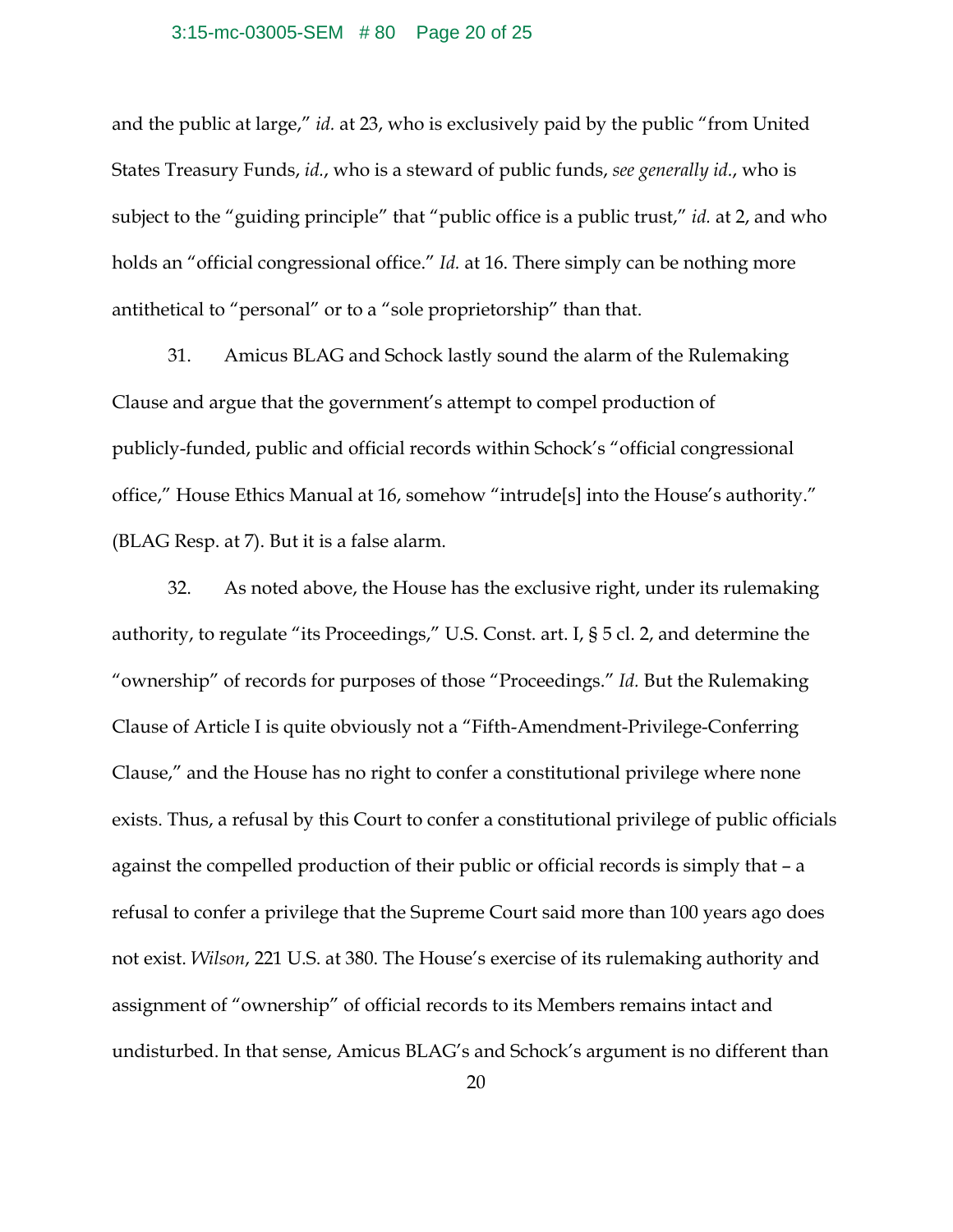#### 3:15-mc-03005-SEM # 80 Page 21 of 25

the Supreme Court's rejection of President Nixon's claim of "an absolute privilege of confidentiality for all Presidential communications." *Nixon*, 418 U.S. at 703. Nor is it any different than the Supreme Court's rejection of the notion that the Speech or Debate Clause of the Constitution rendered "Members of Congress super-citizens, immune from criminal responsibility." *Brewster*, 408 U.S. at 516-17 (holding that the Speech or Debate Clause "does not extend beyond what is necessary to preserve the integrity of the legislative process").

### **IV. Schock Has Belatedly and Improperly "Invoked" a Fifth Amendment Privilege**

33. Finally, Schock argues that the government has offered "factual misstatements, materially incomplete recitations to irrelevant authorities, and illogical argument," (Schock Resp. at 1), that he "did not belatedly raise the privilege claim," (*id.* at 15 (emphasis omitted), and that he has "significant concerns" about "the extraordinary means and manner by which he finds himself targeted by the government." (*Id.* at 17 n.8) He further has publicly asserted that the government's position (and thus this Court's initial rejection of an act-of-production privilege) "flies in the face of 200 years of practice by the House of Representatives." (*See Former Rep. Aaron Schock in legal battle with DOJ over records*, available at www.politico.com).

34. Putting aside the obvious grandstanding and inartful rhetoric, the record, much of which is now public, reflects that following the issuance of the three grand jury subpoenas to Schock's Congressional Offices and Schock personally, he challenged only the subpoena issued to him personally, ignored the other two, and asserted no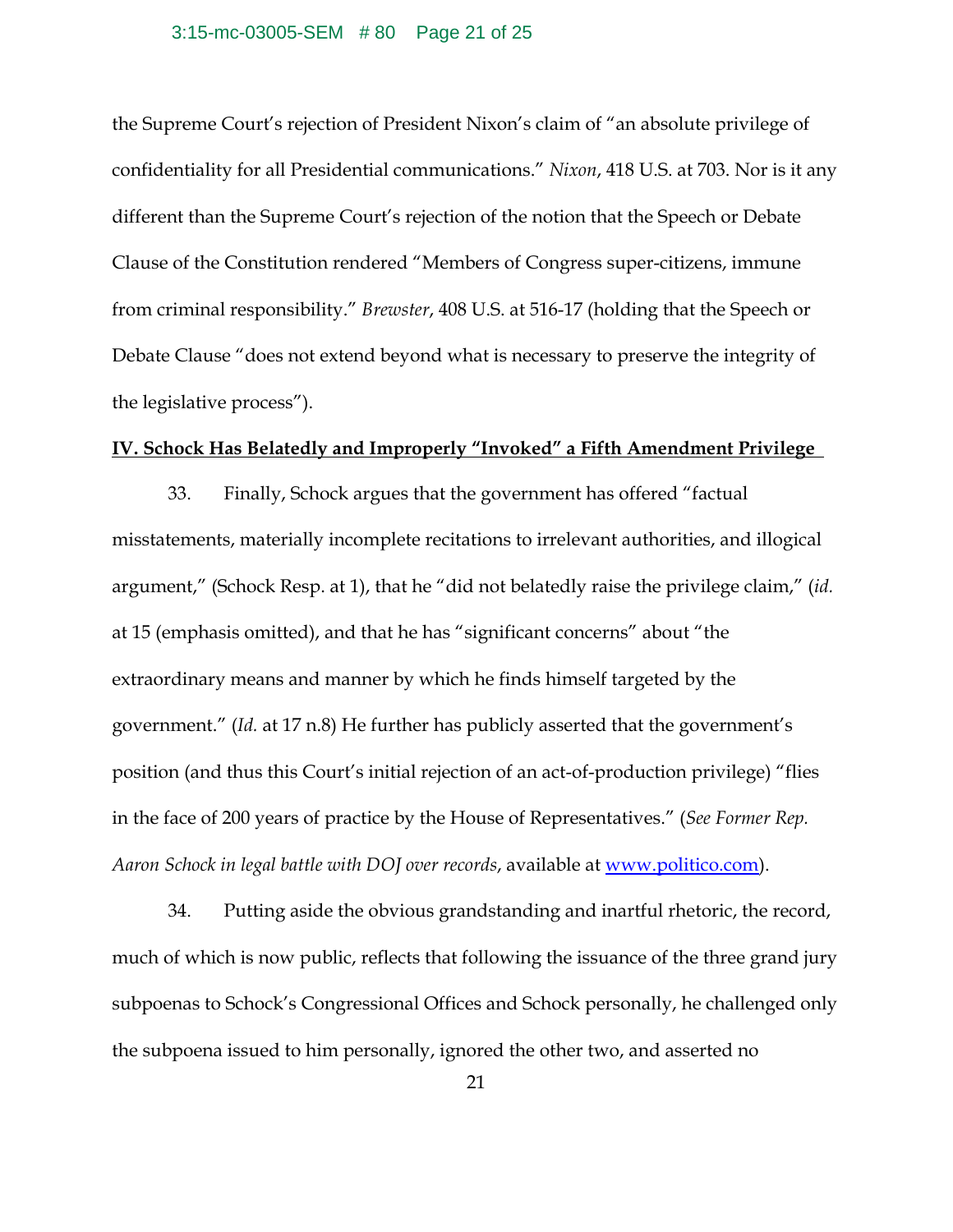### 3:15-mc-03005-SEM # 80 Page 22 of 25

act-of-production privilege as to the records in his Congressional Office. In fact, in direct contrast to what he is now representing to the Court, Schock repeatedly stated to the Court that his former Congressional office was a "separate legal entit[y]." (Schock Mot. to Quash at 2 n.2, 13 n.6) (emphasis added) As a result, this Court specifically held that "I've heard no invocation of any privilege," (4/9/15 Tr. at 60), and that "Mr. Schock has not asserted a privilege at this time." (*See* SEALED OPINION at p.16) Two months after this Court "ENFORCED" all three subpoenas, he belatedly asserted, for the first time, a blanket act-of-production privilege." (*See* Schock's Memorandum of Compliance at 4) In addition, after the government filed a motion for an order to show cause, Schock also belatedly and for the first time "invoke[d]" his Speech or Debate Privilege, in a blanket one-sentence statement, in a footnote in his response. (*See* Schock's Response to Government's Motion for Order to Show Cause, at p.21 n.6.)

35. It is well settled that a person who seeks the protection of the "privilege against self-incrimination" is "required to claim it." *Rogers v. United States*, 340 U.S. 367, 371 (1951) (applying collective entity rule). "The privilege is deemed waived unless invoked." *Id.* Moreover, the party asserting the privilege against the production of documents has the burden to show that it is applicable. *See, e.g., Shakman v. Democratic Organization of Cook County,* 920 F.Supp.2d 881, 888 (N.D. Ill. 2013) (Fifth Amendment privilege); *In re Grand Jury Subpoena*, 662 F.3d 65, 71 (1st Cir. 2011) (attorney-client privilege). A "blanket refusal to produce records will not support a Fifth Amendment

22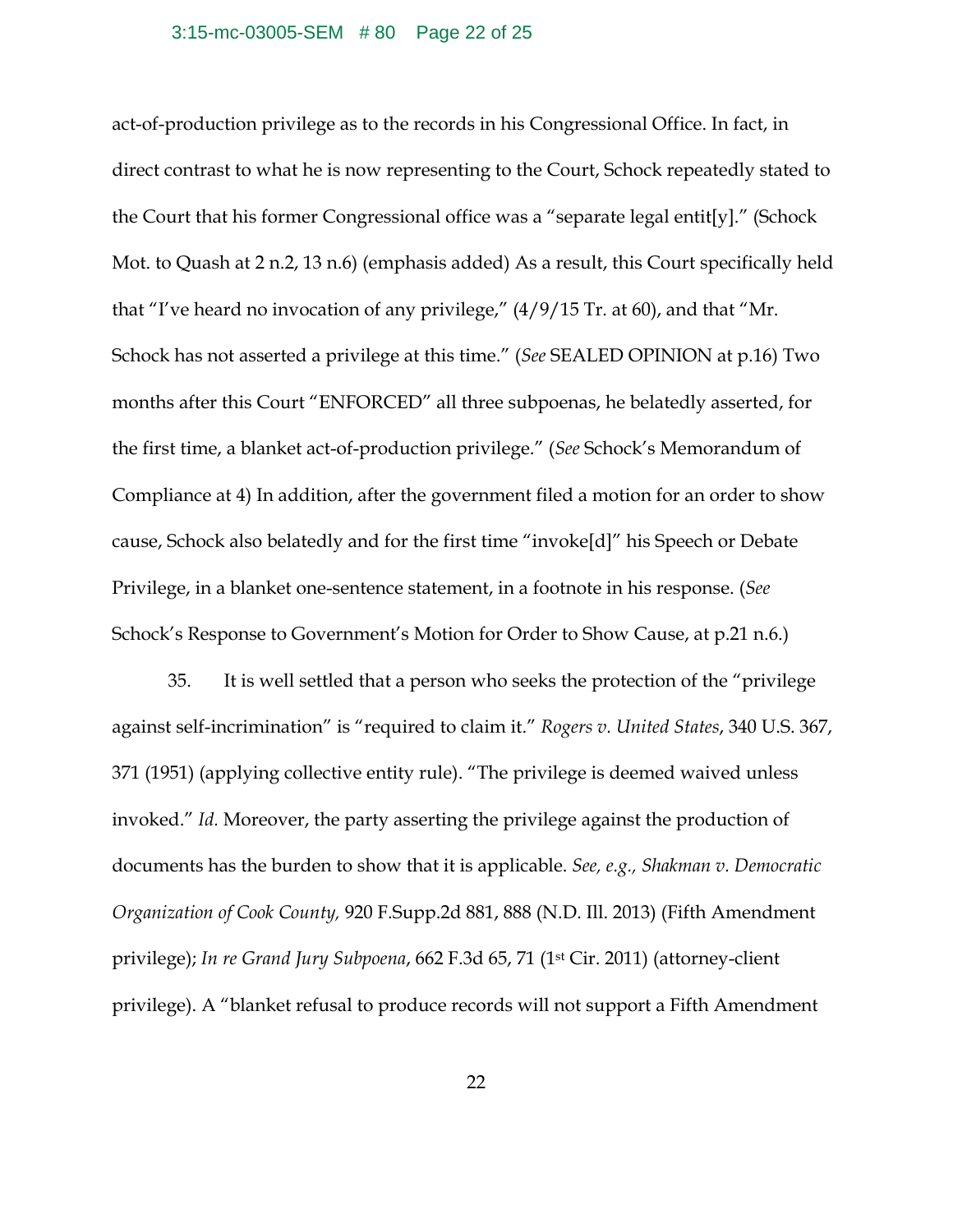#### 3:15-mc-03005-SEM # 80 Page 23 of 25

claim." *United States v. Argomaniz,* 925 F.2d 1349, 1356 (11th Cir. 1991); *see Shakman*, 920 F.Supp.2d at 888.

36. As the record makes clear, Schock has failed to establish, and even refused to establish, that he has a valid privilege as to the specific public and official, non-personal, financial, Congressional and campaign records sought by the grand jury subpoenas. His representations to this Court to the contrary are simply a continuation of his deceptive defiance and callous disregard of this Court's and the Supreme Court's authority that he has displayed for months and from the outset of this litigation. At the very least, it is the public and representative nature of the financial records within Schock's Congressional Office that are sought by the grand jury subpoenas that "predominates over his belatedly discovered personal interest in them." *Bellis*, 417 U.S. at 100.

## **V. Conclusion**

37. This Court, applying the collective entity doctrine developed more than 100 years ago in *Wilson*, correctly and "specifically" held on June 25, 2015, that "the congressional office is a collective entity," and that therefore Schock could not assert an act-of-production privilege. (6/18/2015 Tr. at p.67; *see also* SEALED OPINION at pp.13-20 ("the Court finds that the Congressional offices are more akin to a corporation than a sole proprietorship"). The government therefore respectfully requests that the Court re-affirm that ruling and reconvene the contempt hearing as soon as practicable.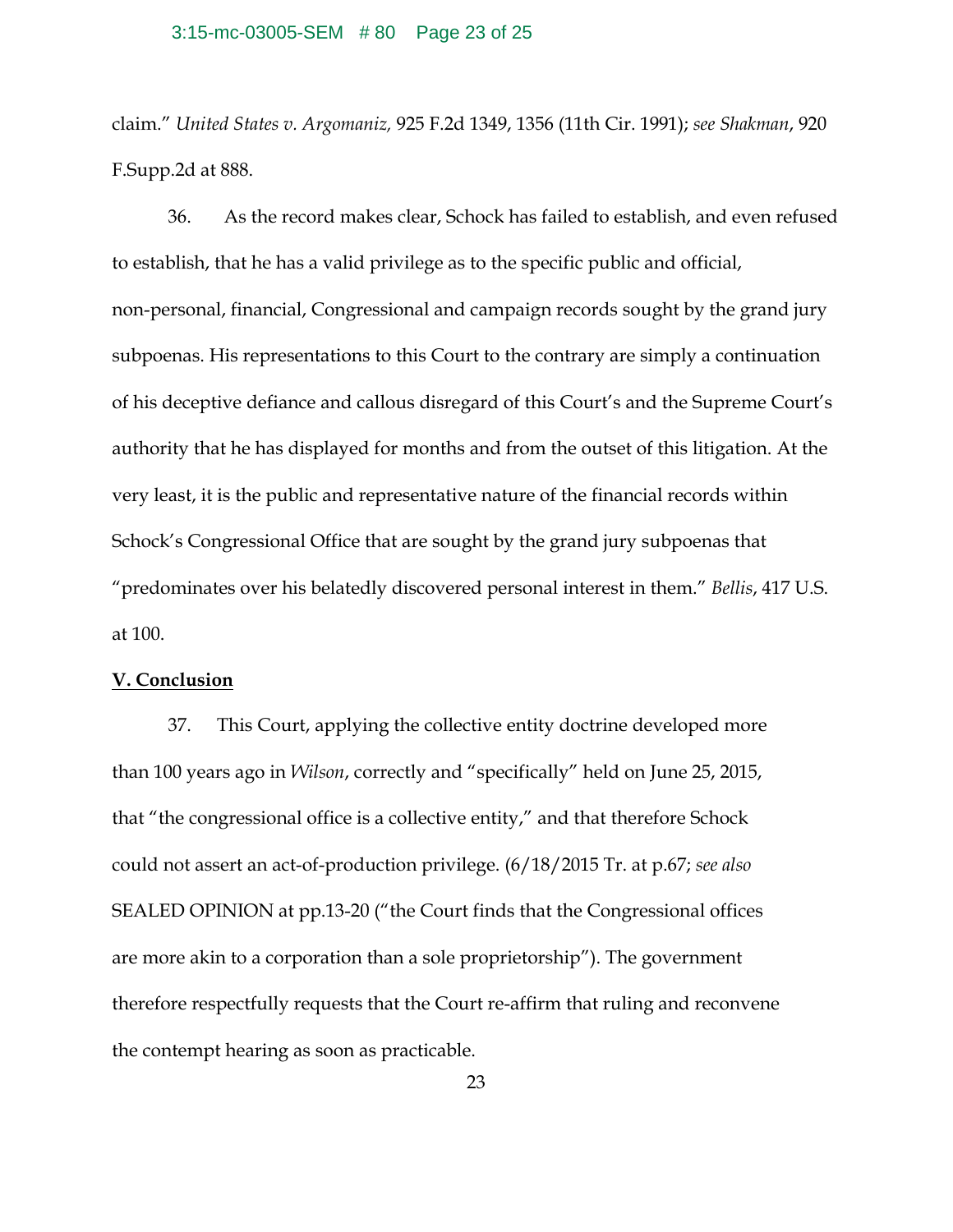# **VI. Request for Oral Argument**

38. Given the importance of the issue presented in this grand jury litigation and Schock's and Amicus BLAG's request that this Court recognize a constitutional privilege for Schock and therefore *all* Members of Congress as to the production of official records within their Congressional Offices, the government respectfully requests that the Court allow oral argument on the government's motion.

Respectfully submitted,

# JAMES A. LEWIS UNITED STATES ATTORNEY

BY: s/Timothy A. Bass TIMOTHY A. BASS, Bar No. MO 45344 Assistant United States Attorney 318 S. Sixth Street Springfield, Illinois 62701 Phone: 217/492-4450 Fax: 217/492-4512 tim.bass@usdoj.gov